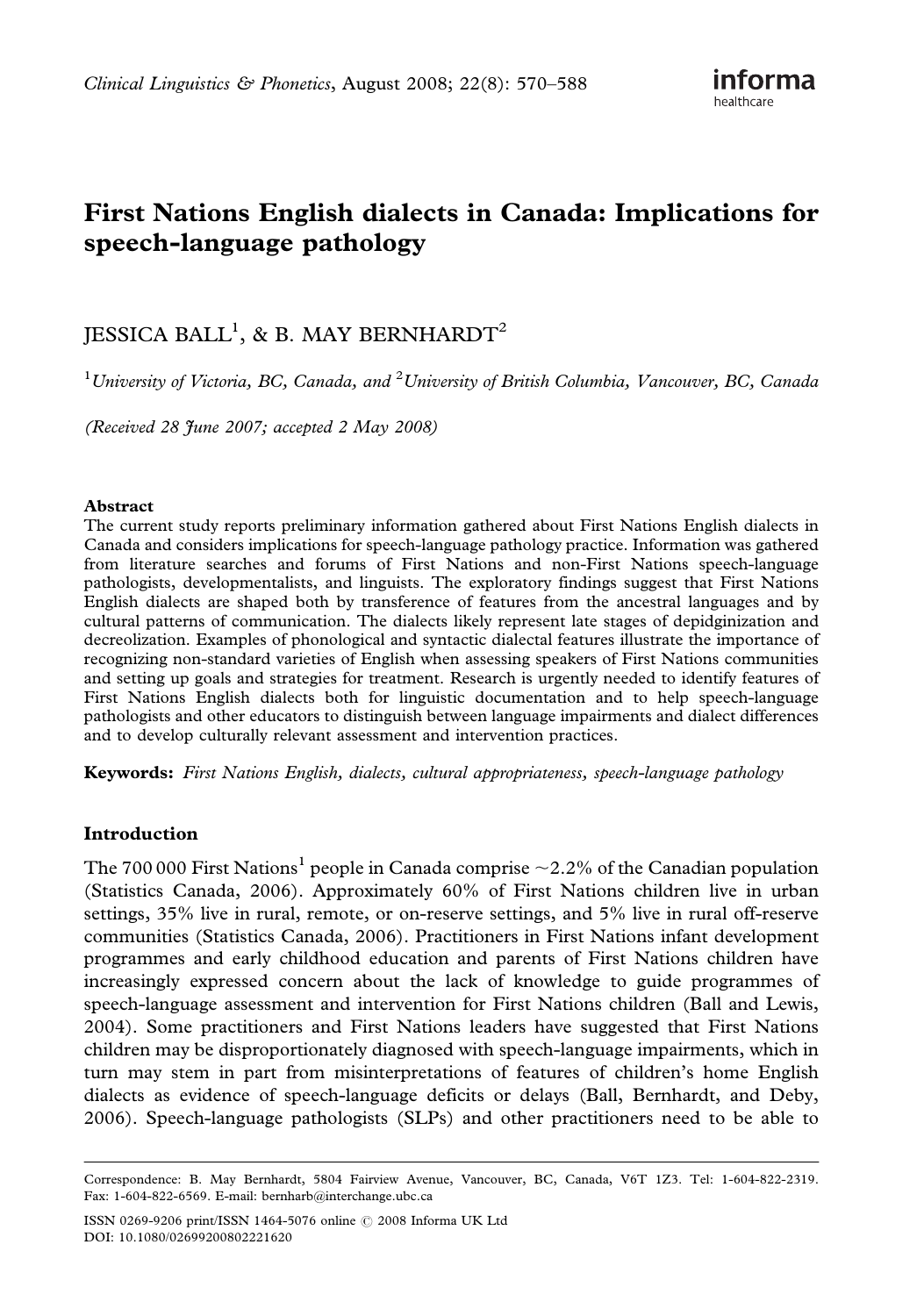distinguish between language difference (dialect) and language impairment in order to provide culturally relevant service where it is needed.

Despite the importance of these issues, to date there has been virtually no research on First Nations English dialects in Canada. Because of the lack of systematic research on this topic, the purpose of the current paper is to ask questions, stimulate dialogue, and make initial recommendations about directions for research and clinical practice, rather than to provide hard data about varieties of English among First Nations. Information for the current paper was gathered from literature searches and two forums of First Nations and non-First Nations SLPs, developmentalists, and linguists in British Columbia. As background, First Nations English dialects are first situated within the overall status of First Nations languages in Canada, referring to the patterns of language loss and processes of pidginization and creolization that appear to have shaped the development of First Nations English dialects. A brief discussion of potential interactions between two First Nations phonologies (Plains Cree and Dene Suline) and English serves to illustrate how the phonology of First Nations languages may influence the speech patterns of First Nations English dialects. Following the introduction, findings of the exploratory project are presented, concluding with implications for future research and speech-language pathology.

## First Nations languages in Canada

First Nations English dialects are situated within an overall context of language loss and language revitalization in Canada. Approximately 50 different First Nations languages from 11 major language families or linguistic isolates are spoken in Canada today (see Figure 1).

Algonquin, Athapaskan, and Inuktitut are the largest language families, accounting for 93% of the Indigenous languages learned as first languages (Norris and Jantzen, 2002). According to the 2001 Census (Statistics Canada, 2001), Cree, Ojibway, and Inuktitut are the largest and most widespread of the 50 Indigenous languages spoken currently, with 72 885, 21 005, and 29 010 speakers, respectively. British Columbia, home to approximately half of the Indigenous languages spoken in Canada, has the greatest linguistic diversity. However, most Indigenous languages spoken in British Columbia are considered endangered due to the small numbers of (primarily Elder) speakers (Norris and Jantzen, 2002). For instance, there are only 810 remaining speakers of Chilcotin (Athapaskan family), 400 speakers of Thompson (Salish family), 410 speakers of Nootka (Wakashan family), 150 speakers of Haida (a language isolate), 105 speakers of Tlingit (a language isolate), and 125 speakers of Kutenai (a language isolate) (Statistics Canada, 2001).

#### Language loss, pidgins and creoles and the Canadian context

Language loss can occur for many reasons, including modernization, the pressures exerted by a dominant language, and a historically oral culture (Norris and Jantzen, 2002: 12). In Canada, the loss of First Nations languages is the result of several interacting factors, the greatest of which is a historical policy of assimilation that has interrupted the intergenerational transmission of language. Indigenous scholars have chronicled the devastating effects of colonial government policies over the last century that were aimed first at segregating Indigenous peoples from colonial society through a land reservation system, and, subsequently, at forcing them either to assimilate into colonial society or to subsist on its margins (Royal Commission on Aboriginal Peoples, 1996; Lawrence, 2004). Systems of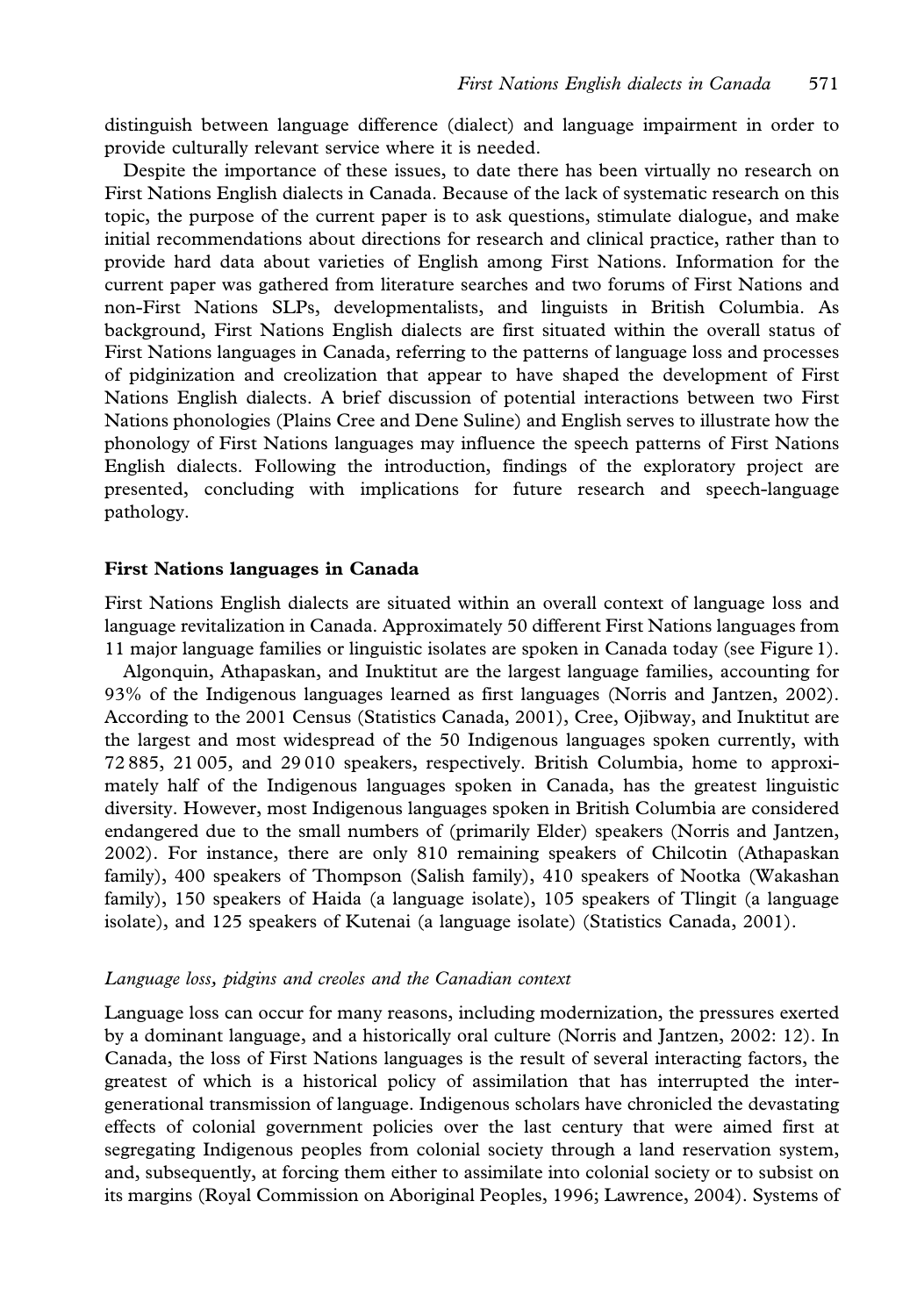

Figure 1. Indigenous language families and languages in Canada and Northern US. Adapted with permission of Ives Goddard (author) and Paula Cardwell (handbook coordinator) from Goddard (1967) map of 'Native languages and language families of North America' in the Handbook of North American Indians, 17.

tribal community governance and extended family life were broken down and the transmission of cultural knowledge, including language, was disrupted (Chrisjohn, Young & Maraun, 1997; Smolewski and Wesley-Esquimaux, 2003). Colonial efforts to sever ties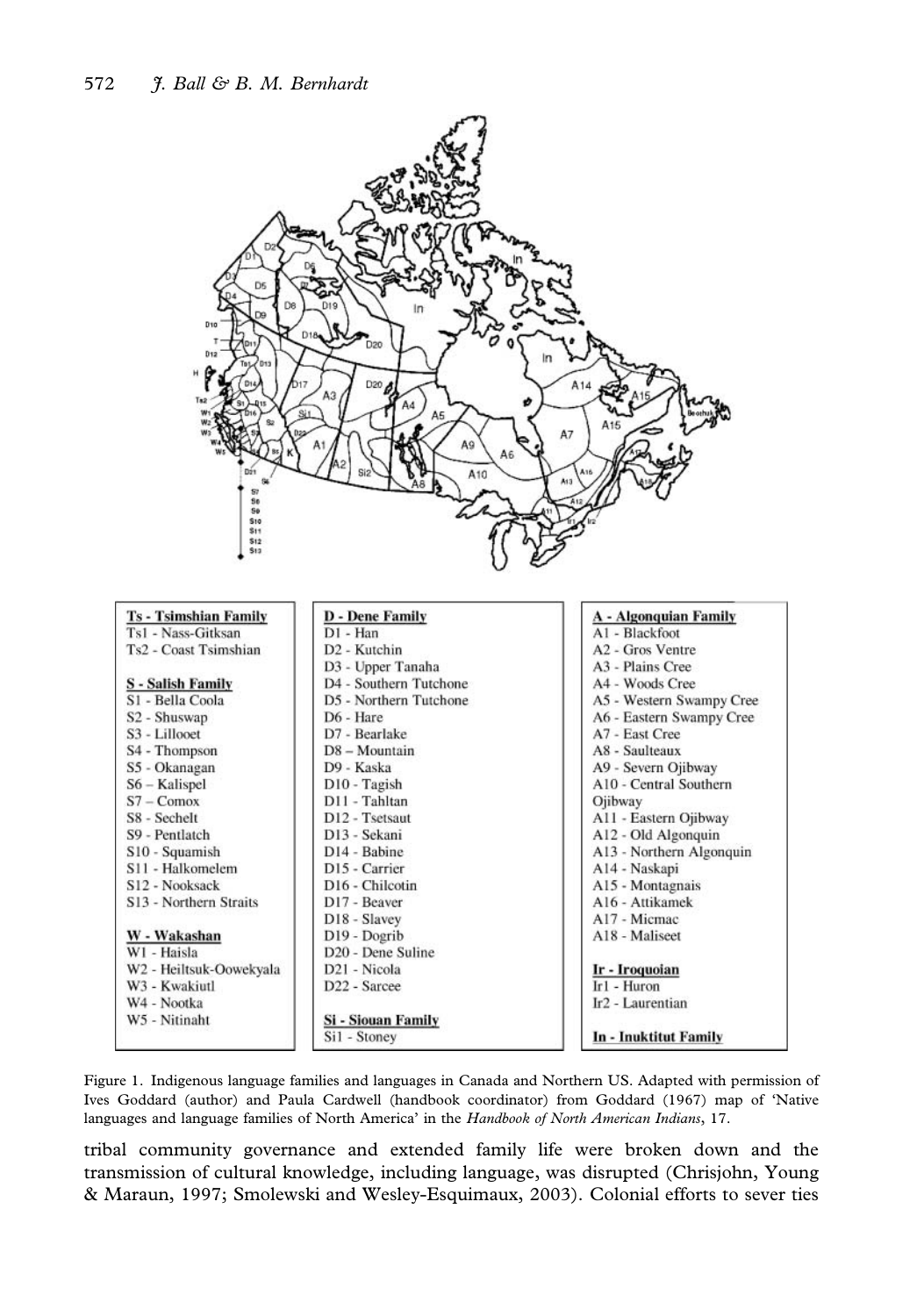between children and parents included the Residential Schools, where over half of the Indigenous children in Canada were confined by 1960 (Miller, 1996), and widespread placement and adoption of Indigenous children in English and French speaking families (First Nations Child and Family Caring Society of Canada, 2005). In Residential Schools, use of Indigenous languages was generally prohibited and often punished. Forced relocations of villages and dispersions of clans, along with urbanization, have further disconnected Indigenous people from their heritage language, culture, and clans (York, 1990; Newhouse and Peters, 2003; Jantzen, 2004; Lawrence, 2004; Brown, Higgitt, Wingert, Miller, and Morrissette, 2005).

Within this context, First Nations English dialects rest on the uneasy margin between language loss and language revitalization. On the one hand, First Nations English dialects reflect a historical situation in which English has been, and remains, a major colonizing language; on the other hand, the dialects are important linguistic markers of Indigenous identity and solidarity. First Nations English dialects likely represent the late stages of a process of depidginization and decreolization. Pidgins develop in situations of language contact, when speakers from two or more mutually unintelligible language groups develop a grammatically simple system of communication that exhibits properties of the substrate languages (Wardhaugh, 2002: 67). Pidgins are necessarily second languages. However, when a new generation learns a pidgin as a first language, the pidgin develops into a creole, a grammatically more complex language that exhibits properties not found in any of the parent languages (Wardhaugh, 2002). First Nations English dialects likely developed as lingua francas following contact between English and Indigenous populations. Over time, the various dialects have increasingly converged with standard English (see Flanigan 1985; 1987, for a discussion of this process in Lakota English).

First Nations English dialects are shaped by cultural patterns of communication, by phenomena associated with languages in contact, and by the linguistic features of Indigenous languages. Dialects are distinguished from the standard variety of a language by a range of phonological, syntactic, lexical, and discourse-based features. It is important to note, however, that not all patterns in a dialect are attributable to transfer from the heritage languages. Leap (1993: 45) states that both Navajo (citing Cook and Sharp, 1966) and Isleta Englishes contain vowels that are present in both standard English and the Native American language; however, they are rearranged in a novel pattern in the Native American English. Alford (1974) observes that speakers of Cheyenne English replace certain standard English consonants not found in Cheyenne with other consonants not found in Cheyenne or English.

Based on existing research on English dialects among Native Americans (Leap, 1993), it is likely that First Nations English dialects share many features, possibly reflecting historical periods in which speakers of the different dialects found themselves forced to live together. In the US, there were two occasions when this happened on a large scale: when tribes were relocated to the Indian Territories, and when children were taken away to government-run boarding schools. Craig (1991) reports that documents from these eras suggest a widespread inter-tribal dissemination of pidgins or creoles. Given the similar treatment of Indigenous peoples in Canada and the USA, some present-day First Nations English dialects may reflect this history.

## Dialect formation: Phonological examples based on Plains Cree and Dene Suline

The following brief comparison of the consonant inventories of Plains Cree, an Algonquian language, and Dene Suline, an Athapaskan language, with English, suggests several ways in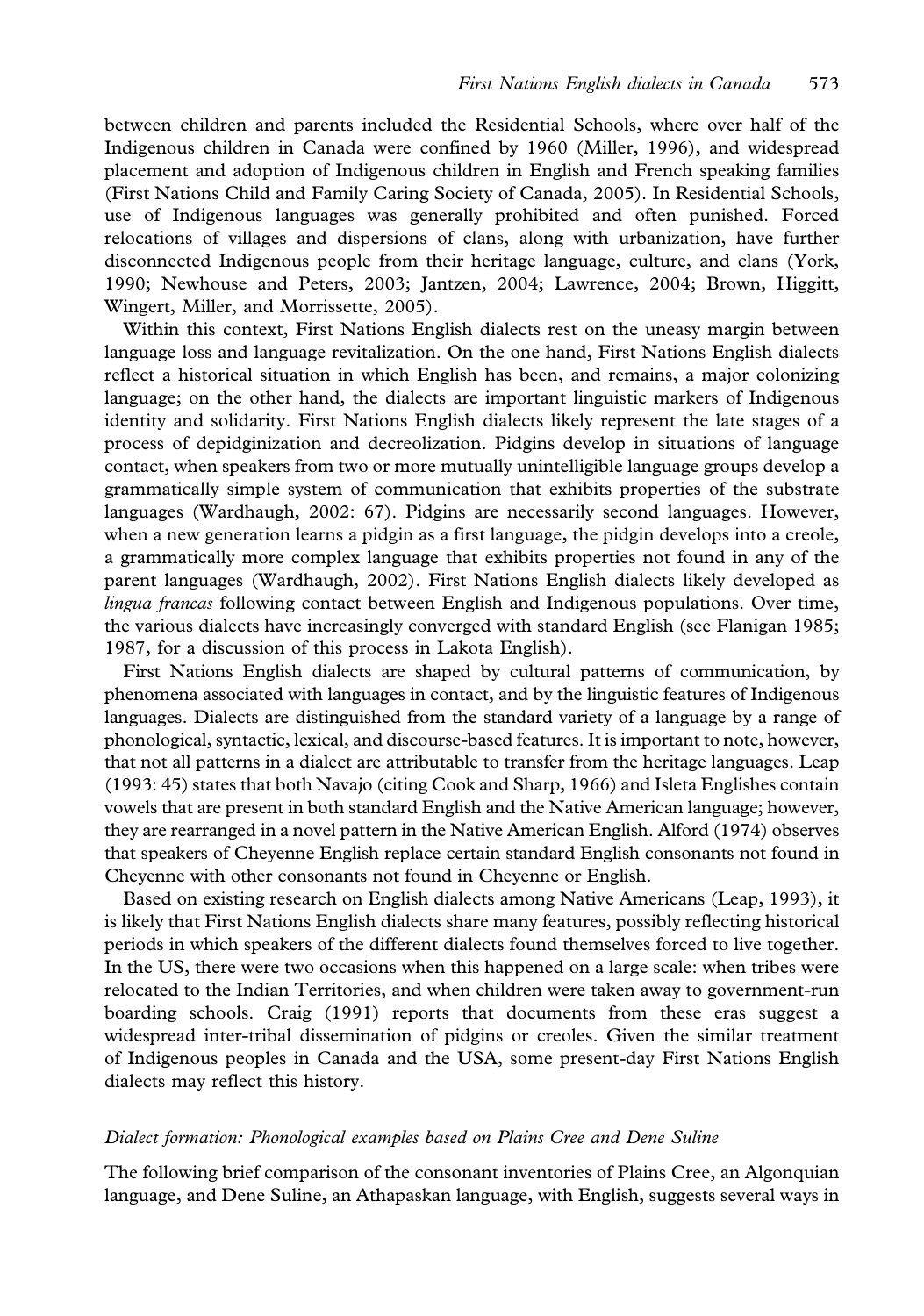|            | Bilabial | Alveolar | Palatal | Velar | Glottal |  |
|------------|----------|----------|---------|-------|---------|--|
| Obstruents |          |          | c       | ĸ     |         |  |
|            |          |          |         |       | n       |  |
| Resonants  | m        | n        |         | W     |         |  |

Table I. Plains Cree consonant inventory.

which First Nations dialects of English may differ phonologically from standard Canadian English and lead to dialect formation (see Tables I and II).

Plains Cree is a language with fewer phonological contrasts than English. Plains Cree has no voicing contrast: the stops  $/p/$ ,  $/t/$ , and  $/k/$  are generally voiceless, lenis, and unaspirated, but may be fortis in emphatic contexts, and may vary freely in most phonetic environments from voiceless to voiced (Wolfart, 1996). Furthermore, Plains Cree does not contain liquids or several fricatives found in English (/f/, /v/, / $\theta$ /, / $\delta$ /, /z/, / $\int$ /, and / $\tau$ /). Consequently, speakers of Plains Cree English may show a smaller phonetic inventory than in standard English. The fricatives  $\frac{f}{f}$  and  $\frac{f}{g}$  may be replaced with stops  $[p]$  and  $[b]$ , respectively; the fricatives  $\theta$  and  $\delta$  may be replaced with [t] and [d]. Alveolar and post-alveolar fricatives such as  $|z|$ ,  $\int$ /, and  $|z|$  may be neutralized to [s]. The distribution of voiced and voiceless stops may be influenced primarily by the phonetic environment; for example, voiceless stops may be voiced only intervocalically, neutralizing the contrast between pairs such as bobbed and bopped.

Dene Suline is a language with more phonological contrasts than English, a factor that may result in use of features not found in standard English. Dene Suline has 39 phonemic consonants, including a contrast between unaspirated, aspirated, and glottalized stops and affricates (Cook, 2004; Table II). Two particular features that may be considered 'disordered' if not identified as non-standard English dialect features, are creaky voice and lateralization of sibilants. Speakers of Dene Suline English may produce a higher proportion of glottalized consonants than speakers of standard English. Further research is necessary to clarify the phonetic environments in which such consonants might occur, and/ or whether glottalization is transferred as a segmental or suprasegmental feature (i.e., a 'creaky' voice quality, Hargus and Rice, 2005). Dene Suline has a high proportion of lateralized consonants; consequently, speakers of Dene Suline English may also produce

|                |                                      |   |                                      | Dental                                  |                              | Post-          | Velar                      |                               | Uvular |                                             |         |
|----------------|--------------------------------------|---|--------------------------------------|-----------------------------------------|------------------------------|----------------|----------------------------|-------------------------------|--------|---------------------------------------------|---------|
|                |                                      |   | Bilabial Interdental Central Lateral |                                         |                              | alveolar Plain |                            | Labial                        | Plain  | Labial                                      | Glottal |
| Stop           | unaspirated<br>aspirated<br>ejective | p |                                      | $\downarrow$ h<br>ť                     |                              |                | k<br>$k^h$<br>$k^{\prime}$ | $k^w$<br>$k^{wh}$<br>$k^{sw}$ |        |                                             |         |
| Affricate      | unaspirated<br>aspirated<br>ejective |   | tθ<br>$t\theta^h$<br>$t\theta$       | ts<br>$\mathrm{ts}^{\mathrm{h}}$<br>ts' | tł<br>$t^{\text{th}}$<br>tł' | t∫<br>$tf^h$   |                            |                               |        |                                             |         |
| Nasal<br>Trill |                                      | m |                                      | $\mathbf n$<br>r                        |                              |                |                            |                               |        |                                             |         |
| Fricative      | voiceless<br>voiced                  |   | θ<br>ð                               | s<br>z                                  | $\frac{1}{2}$<br>13          | 3              |                            |                               | χ<br>К | $\chi^{\rm w}$<br>$\mathbf{R}_{\mathrm{m}}$ | h       |

Table II. Dene Suline consonant inventory.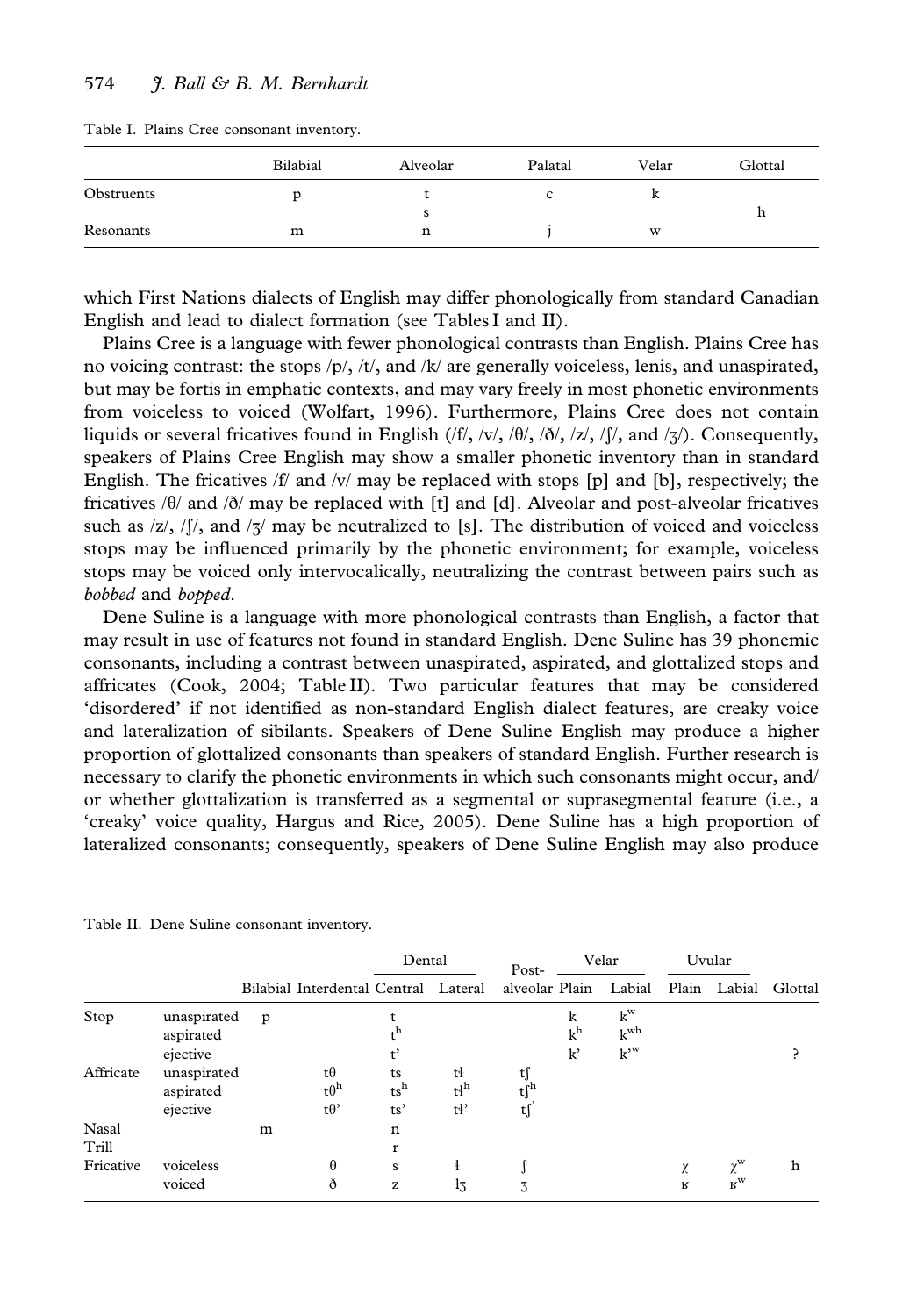more English phones (particularly sibilants) as lateralized (a factor seen as disordered in production of English phones other than /l/).

## Language revitalization and First Nations English dialects

Many First Nations communities in Canada are now engaged in a process of cultural and linguistic revitalization. In British Columbia, the First Peoples' Cultural Foundation raises awareness and funding for Indigenous language revitalization (First Peoples' Cultural Foundation, 2007). One major initiative of the foundation is First Voices (http:// www.fpcf.ca/language-index.html), an online language archive. The persistence of First Nations English dialects might seem to conflict with the revitalization of First Nations language revitalization; the existence of these dialects and their use within First Nations communities is powerful evidence of the cultural hegemony of English and of the dominant culture's disruption of the intergenerational transmission of First Nations languages. However, these dialects may, paradoxically, play an important role in language revitalization and the enhancement of Aboriginal identity. For some of the dying or extinct heritage languages, the First Nations English dialects may in some respects echo the heritage languages in form and content; in the case of an extinct language, the dialect may be the only remaining trace of the ancestral language. In these cases, fluency in the First Nations English dialect can provide speakers who want to learn or re-learn an ancestral language an easier point of entry into language learning. There may be other benefits to being bidialectal. By preserving not only the grammatical aspects of the dialect, but also the unique discourse and narrative features that are often an integral part of First Nations English dialects, the dialect can play an important role in the ongoing transmission of Indigenous cultures and identities. Over time, First Nations English dialects may evolve in independent directions, reversing the process of depidginization or decreolization that linguists such as Flanigan (1985; 1987) and Craig (1991) have hypothesized as the historical origins of a least some present-day First Nations English dialects. If assimilation of language is seen as assimilation of group identity, then a conscious or unconscious process of repidginization or recreolization may occur as a way of reinforcing cultural distinctiveness.

While some work has been done in the US to document American Indian dialects (Leap, 1993), there are few studies of First Nations English dialects in Canada (Mulder, 1982; Tarpent, 1982). There is a pressing need for more documentation and greater awareness of the cultural and linguistic significance of First Nations English dialects in Canada. The exploratory project described below is one step in this direction.

## Project overview and methodology

The exploratory project on First Nations English dialects and implications for speechlanguage pathology had two major facets: (1) exploration of perspectives regarding the nature and prevalence of problems related to lack of knowledge about First Nations English dialects, and (2) construction of elements of a research programme for communities and university investigators to gain and share knowledge about First Nations English dialects and children's language development. The project involved two main activities: (1) a literature review of English dialects of Indigenous peoples in Canada, the US, Australia, and Aotearoa/New Zealand, and (2) two forums in British Columbia. The first forum explored the relevance of First Nations English dialects for education and recommendations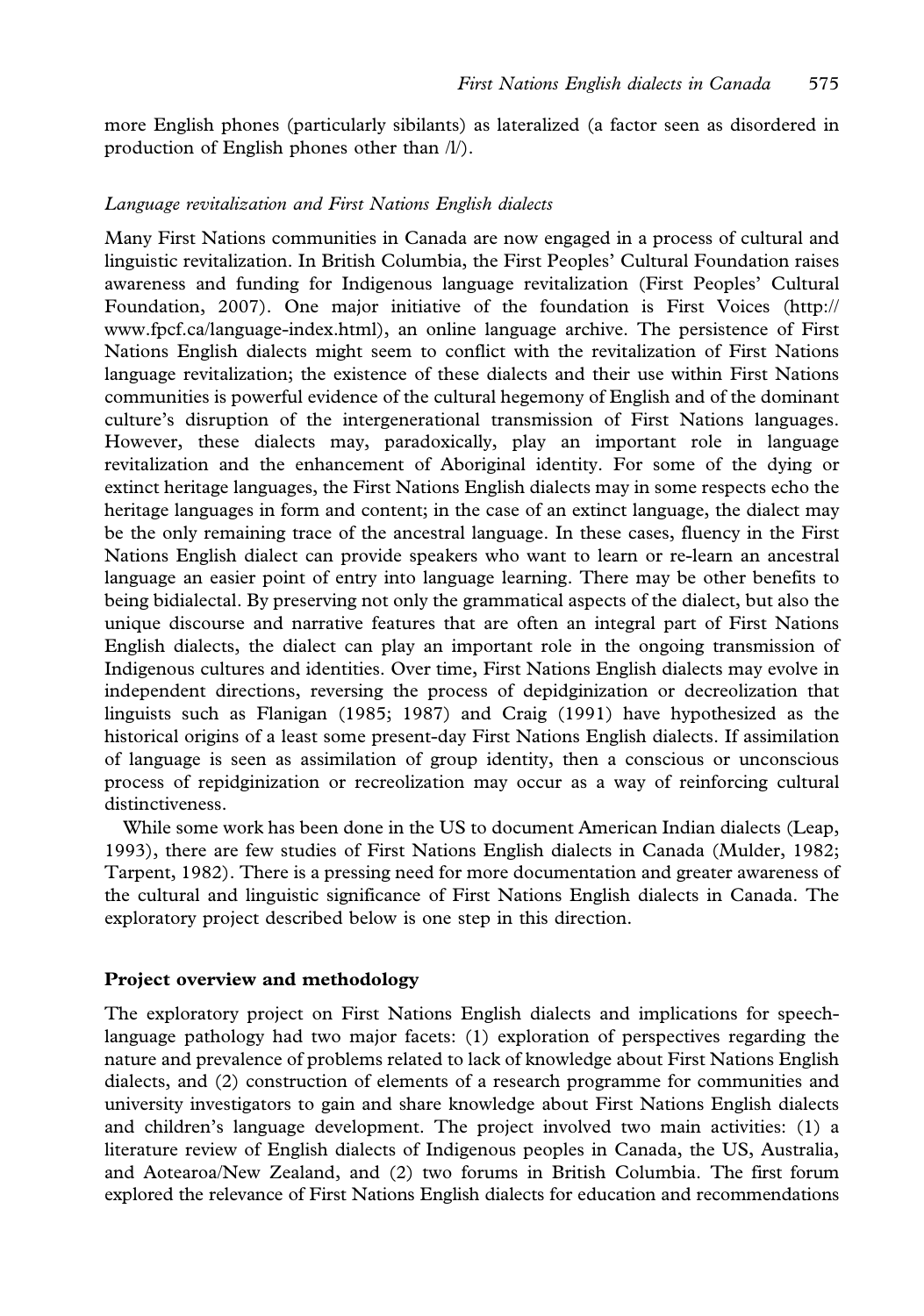for future research and included Aboriginal and non-Aboriginal SLPs, linguists, early development specialists, and Aboriginal community members. The second forum explored the implications of First Nations English dialects for First Nations children's language development, and included Aboriginal and non-Aboriginal SLPs, early childhood care and development specialists, and community-based First Nations programme leaders.

The current article highlights some of the commentary from the literature and project forums, and provides some initial insights about how community and university researchers and SLPs can participate in creating new knowledge and approaches for assessment and intervention informed by an awareness of First Nations English dialects.

#### Features of First Nations English dialects

#### General background

To our knowledge, there are only two published research studies on First Nations English dialects, both on Tsimshian English (Mulder, 1982; Tarpent, 1982). While other exploratory research may have been conducted on First Nations English dialects, this research has not been published (e.g. Pye, 1985, on Chilcotin English, cited in Leap, 1993). In the US, it has been documented that many Native Americans speak nonstandard Englishes with distinctive grammatical features. These features have been described for Lakota English (Flanigan, 1985), White Mountain Apache English (Liebe-Harkort, 1983), Ute and Isletan Englishes (Leap 1977; 1993), Lumbee English (Wolfram, 1984; Dannenberg, 2002), and Kotzebue Inupiaq English (Vandergriff, 1982). Some research has concentrated on cultural differences in the use of English by specific Native American groups. For example, Basso (1970) has described cultural norms for silence among the Western Apache. Phillips (1983) has studied children's classroom and community use of silence, attention-paying behaviour, and participation frameworks on the Warm Springs reservation in Oregon. Leap (1993) has examined silence, questioning, continuity of discourse, and turn-taking options among the Ute.

Leap (1993: 112) has identified four features that are largely shared among Native American Englishes. The first is a phonological restriction on consonants at the ends of words. The second identified feature, unmarked past tense, is morphological. The final two features are syntactic: copula deletion and multiple negation. Although these general phenomena may occur across groups, the exact manifestations vary from group-to-group. While there may be similarities among various Indigenous communities, Native American Englishes do differ in grammar and use. Furthermore, there may be more than one variety of English spoken in a single community, as observed by Leap (1993: 193) at Isleta Pueblo. Some researchers have reported that, among some Native American communities, members can distinguish their own people from those of other Native American groups in the area solely by the way they use English (Penfield-Jasper, 1977: 25, on Mohave; Blu, 1980: 247).

The following discussion presents key points from focus groups and literature reviews conducted on First Nations English dialects among young children. This review may help draw readers' attention to relevant features of Aboriginal English dialects that they may have noticed, and to highlight areas that can be pursued in future linguistic studies. The dialect features discussed below for phonology, morphosyntax, vocabulary/usage and discourse were identified by participants in the two forums as warranting further study and consideration in practice with First Nations children.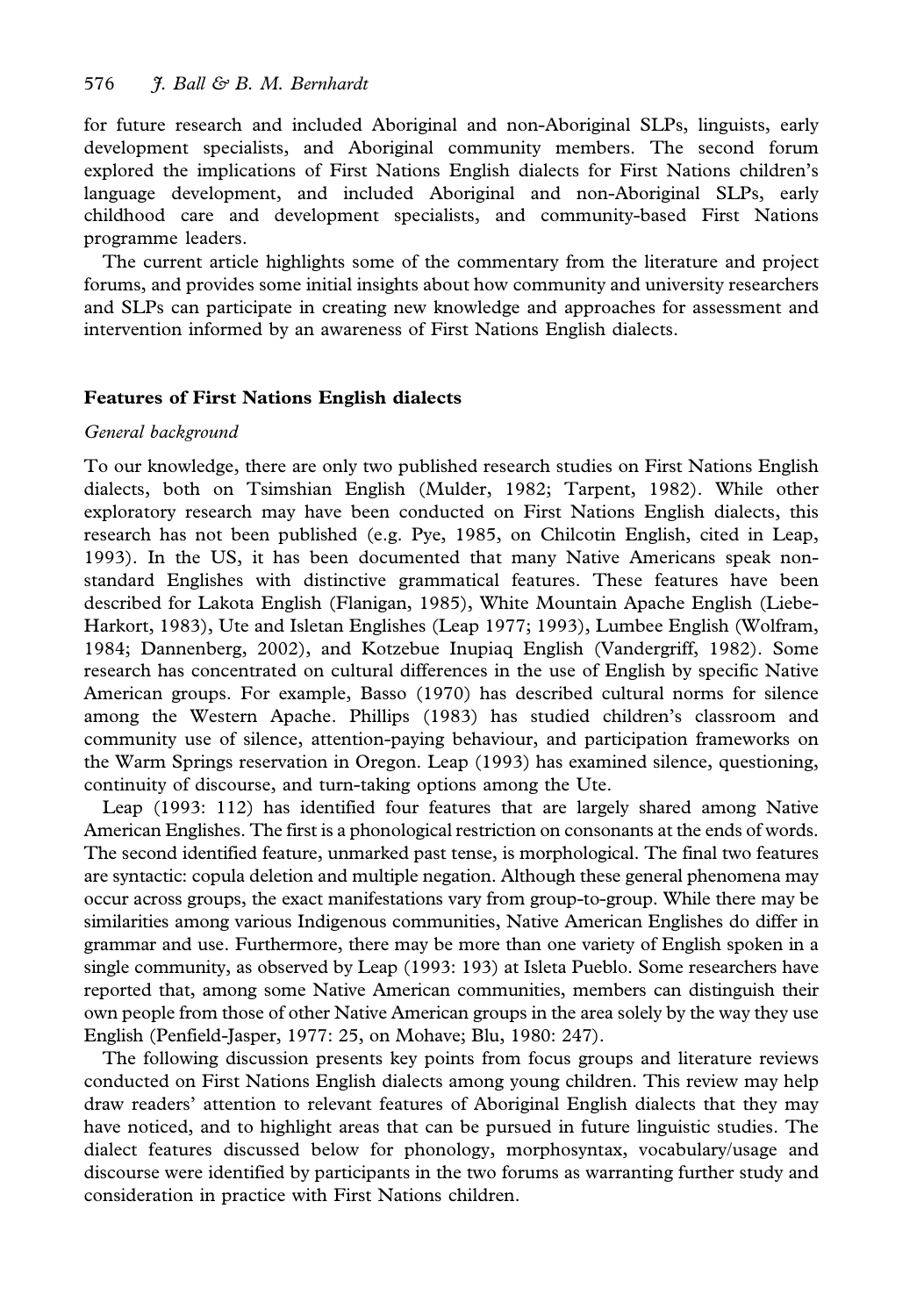#### Phonology and phonetics

A variety of phonological and phonetic characteristics of First Nations languages may affect First Nations English dialects, producing 'accents' that may be interpreted as mispronunciations of standard English. Forum attendees identified several general features for possible future study.

First, depending on the use of airflow in various First Nations languages, the production of standard English may be affected, for example, in the production of voicing and glottalization in stops, as was noted above for Plains Cree and Dene Suline. Secondly, the overall position of the oral and laryngeal articulators may be different for some First Nations speakers, affecting the production of individual consonants and vowels, and speakers' overall voice quality settings. Instrumental observations may help to clarify individual and group differences in this respect. For example, laryngoscopic observations (e.g. Carlson, Esling, and Harris, 2004; Esling, Fraser, and Harris, 2005) could shed light on the use of laryngeal features such as pharyngealization and glottalization in First Nations English dialects that are rooted in ancestral languages that employ pharyngeal(ized) and/or glottal(ized) consonants. Two-dimensional ultrasound (e.g. Gick, 2002; Bernhardt, Gick, Bacsfalvi, and Adler-Bock, 2005) could help to clarify differences in tongue position in various dialects.

Forum participants also highlighted several specific phonological features of First Nations languages that may be transferred to First Nations dialects. Several examples follow.

Given that Kwak'wala is a language without rhotic consonants or vowels, it is possible that in Kwak'wala English,  $\Delta t$  may be pronounced as [1]. Even children who do not speak Kwak'wala may adopt this feature from other speakers in the community. Similarly, given that the consonant inventory of Kwak'wala does not include  $/\theta$ , this phone may be absent in Kwak'wala English (Ball et al., 2006: 99). Mohawk and Cayuga languages do not have bilabials. In addition, both languages employ nasality distinctively in their vowel systems. In Mohawk and Cayuga dialects of English, these characteristics may result in the substitution of other phones for bilabials and/or nasal variants of vowels (Ball et al., 2006: 99). In Haida English,  $\int \int$  is frequently realized as [s], likely reflecting the absence of  $\int \int \int$  in Haida. This pronunciation pattern may also be reflected in the substitution of [ts] for the affricate  $/t$  [ $\prime$  in Haida English, although possibly to a lesser degree, given the presence of the highly similar palatal affricate /c/ (and possible substitution) in Haida (Ball et al., 2006: 99). Other features for further investigation are (Ball et al., 2006: 100): (1) the presence of lateralized sibilants (where the Indigenous language, e.g. Dene Suline, has a prevalence of lateralized consonants), and (2) the substitution of [n] for word-final  $/\eta$  (also common in other nonstandard dialects of English and in standard English in casual speech). Finally, suprasegmental features of First Nations languages may affect First Nations English dialects. Differences in rhythm, stress (see Czaykowski-Higgins and Kinkade, 1998), tone, intonation, speech rate, and voice quality can all contribute to the characteristic 'accents' of First Nations speakers. Forum participants reported having observed an overall slower rate of speech, differences in vocal quality and differences in overall positioning of the articulators. A vocal quality of 'creaky voice' may be observed as possible transference from glottalization in the heritage language, for example, in Athapaskan languages such as Dene Suline (Hargus and Rice, 2005).

Although there is little published research on First Nations English dialects, Mulder (1982, as discussed in Leap, 1993: 48) described several phonological features of Tsimshian English at that time. Labiodental fricatives /f/ and /v/ were sometimes realized as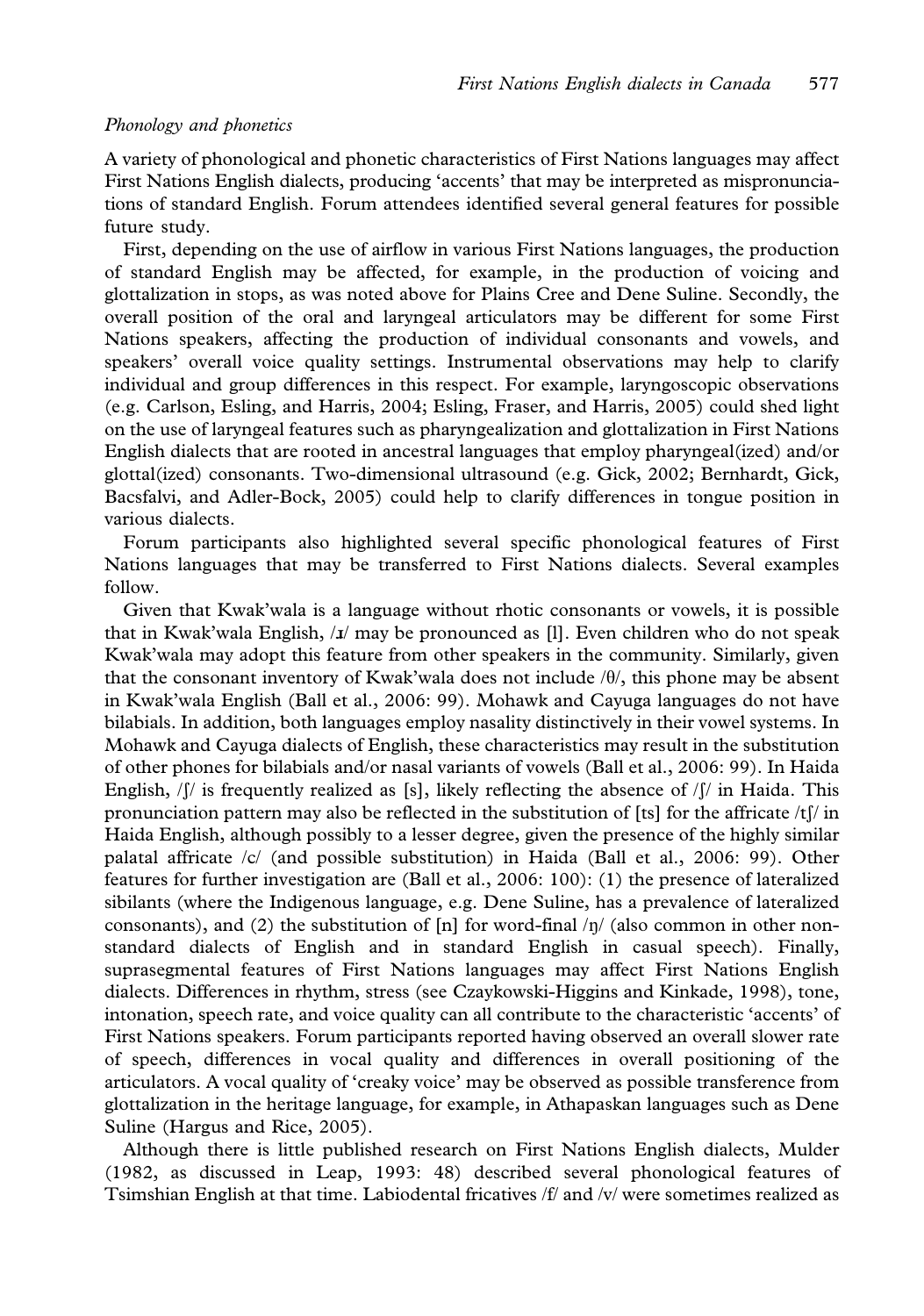[b]. The alveolar stops [t] and [d] were often substituted for the interdental fricatives  $/\theta$ and /ð/ (both of these patterns reflect what was projected earlier from interactions of another language, Plains Cree, and English). The  $\lambda$  was often pronounced as [1]. The affricates /tf/ and /d $\tau/$  were often realized as [ts] and [dz], respectively. Word finally, the velar nasal /n/ was often realized as [n] (e.g. [ $\theta$ Inkən] for *thinking*), although, as observed above, this is a common pronunciation in casual use of standard English and other English dialects.

The literature review conducted for this project highlighted phonological features observed in Native American English dialects in the US that may also be found in Canada. For instance, restrictions on syllable- and/or word-final consonants in ancestral languages may be carried over into First Nations English dialects. Leap (1993: 114) has observed that standard English hunt is often pronounced as hun in Isletan English. Flanigan (1987) reports similar patterns for Lakota English. In Cheyenne English, word-final /t/ is deleted or pronounced as /?/ (Leap, 1993: 114–115).

## Morphosyntax

Forum participants highlighted a number of syntactic and morphological features observed in First Nations English dialects that need to be further documented and analysed. Participants noted the distinctive use of pronouns, tag questions, and conjunctions. The literature on Native American English dialects also highlights morphosyntactic features such as a lack of nominal and verbal inflection, deletion of copular  $be$ , pronouns, and prepositions, non-standard uses of tense and multiple negation. Further research is necessary to determine if these features are also present in First Nations English dialects in Canada.

During elementary school, many First Nations children were observed by forum participants to use pronouns in non-standard ways. The nominative pronouns he and she, and the accusative pronouns *her* and *him*, may be used as possessive forms, as in the following sentence reported by one participant: him bouncing that ball on him nose (Ball et al., 2006: 101). Innovative plural pronoun forms such as *theirself* and *theirselves* have also been noted in the speech of young First Nations children. At this point, it is unclear whether such variants reflect dialectal differences or delays in language development; further examination of adult speech in the children's communities is necessary to explore this issue. Research by Mulder (1982) and Tarpent (1982) highlights the influence of the ancestral language in some innovative plural pronoun constructions. For instance, Tsimshian English them constructions, such as  $Don't$  play with them John and Them Fred's having a party tonight (Tarpent, 1982: 118), appear to have their source in the Tsimshian plural marker *dim*. In Tsimshian English, this marker is used to refer both to the specified individual and to others who are associated with that individual.

One forum participant noted the use of the tag question *init* (original source probably  $\sin' i$  it) in a particular community. In standard English, the tag question  $\sin' i$  it refers back to the person in the main clause. However, in the examples presented in the forum, the use of *init* was more akin to the French phrase *n'est-ce-pas*, which is neutral in relation to the main clause. Hence, in this particular First Nations English dialect, the sentences  $It's$ raining hard, init? and I'm hungry, init were both equally acceptable (Ball et al., 2006: 101). (The 'init' tag has been observed in other non-standard English varieties, suggesting that the source might have been colonial English initially heard by the local communities.) Finally, one participant observed a tendency among First Nations children in her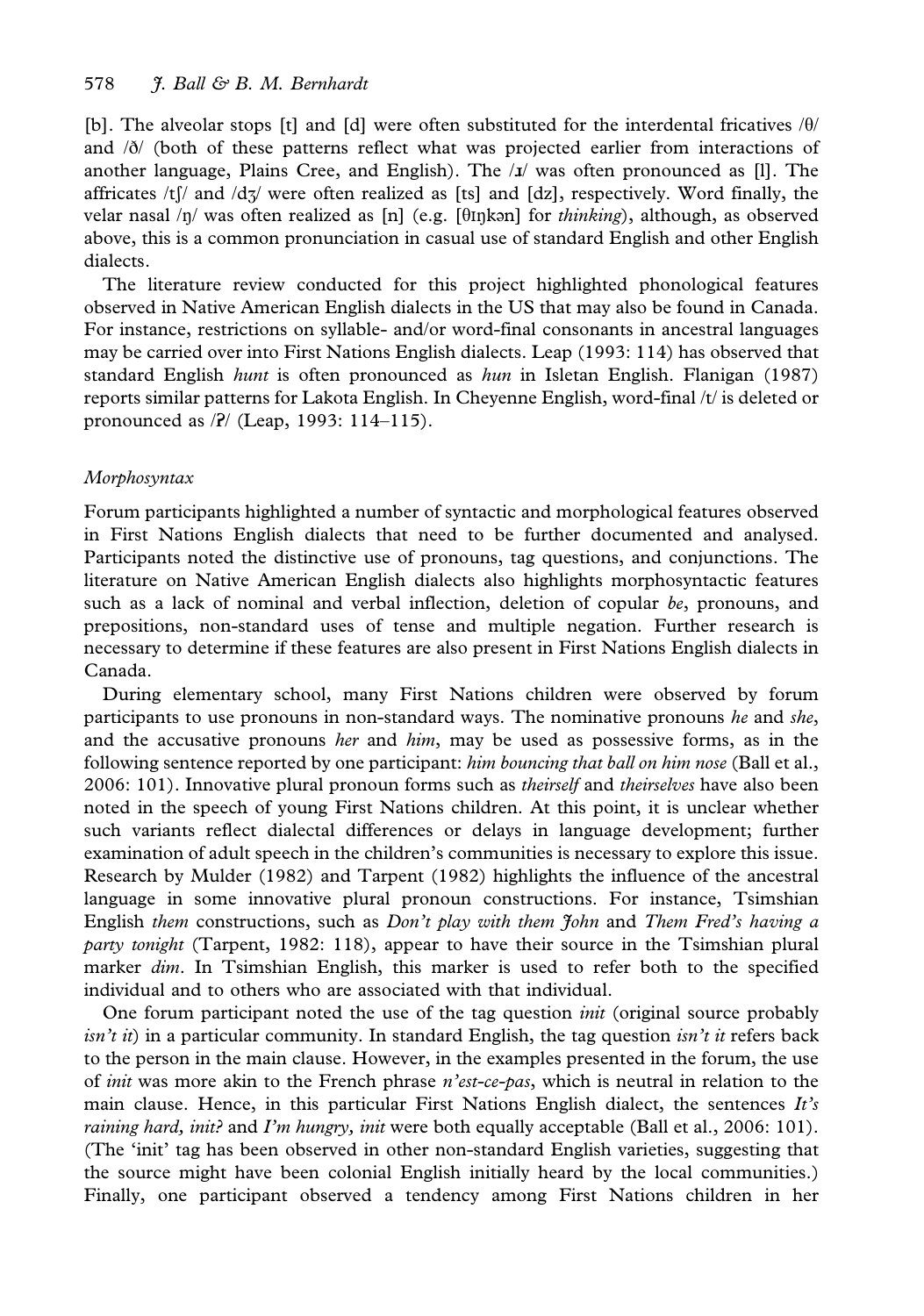community to string together phrases without the use of conjunctions such as *and* where they might be expected in standard English, relying instead on gestures and vocal emphasis to highlight new information (Ball et al., 2006: 101).

The observations of forum participants are complemented here by features reported in the literature on Native American English dialects and these may or may not appear also in First Nations English dialects in Canada. In a large survey of literature on Native Americans, Fletcher (1983) reported that when speaking English, Native Americans show a strong tendency not to inflect nouns and verbs, a feature also highlighted in Leap's (1993) literature review. More specifically, Flanigan (1987) notes a lack of plural marking and number agreement in Lakota English. This characteristic may be related to the more general Lakota English tendency to omit morphemes indicating grammatical function, such as articles, a phenomenon that has also been described for Navajo English (Cook and Sharp, 1966: 25) and Ute English (Leap, 1993: 55). Even certain prepositions may be deleted if they are contextually recoverable; for example, Lakota English they live  $\emptyset$  New York or he go  $\emptyset$  town (Leap, 1993: 75).

Grammatical features of First Nations languages may influence verbal inflection in First Nations English dialects. For example, Cheyenne English marks a manifest/non-manifest distinction on verbs (Alford, 1974: 6). Actions that are considered to be speculative, hypothetical, or otherwise non-manifest are expressed with uninflected verb forms. By contrast, actions that the speaker considers to be part of the 'real' or manifest world are marked with verb inflection, usually with the past tense  $-e$ d suffix, regardless of whether the action takes place in the past, present, or future. Other non-standard uses of English tense markers are attested in Kotzebue Inupiaq English (Vandergriff, 1982: 130–138), Apachean English (Bartelt, Penfield-Jasper and Hoffer.), and Cheyenne English (Alford, 1974).

In many Native American English dialects, copular be is optional. Leap (1993: 70) reports this feature in Isletan English (e.g. *She a Red Corn people*). He observes that there is some variety in when copulas are deleted, citing Penfield-Jasper's (1980) finding that, in Mohave English, the absence of copulas was much more common in passive and perfective constructions than elsewhere. Leap shows that in Isletan English, it is not only copular be that may undergo optional deletion, but also auxiliary forms of be, as in They  $\emptyset$  just goin' by the old ways (Leap, 1993: 70). Other auxiliaries may behave similarly, including auxiliary have (They are just illegitimate. They  $\emptyset$  no father) and auxiliary get/be in passive constructions (The people knew Robert will  $\emptyset$  paid).

Pronoun deletion is also a common syntactic phenomenon in Native American English dialects. Leap (1993: 58) goes so far as to say that 'evidence of [pronoun] deletion shows up in every variety of Indian English for which documentation is now available'. Although this practice is common in languages where verbal endings indicate grammatical person and number (e.g. Italian, Ukrainian), it also happens in languages with no such verbal markers (e.g. Japanese). In the latter case, if the pronoun is recoverable from the discourse context, then it is a candidate for deletion. Penfield-Jasper (1980: 137) demonstrates that this is the case for Mohave English. However, there may be dialect-specific factors that favour the deletion of pronouns in certain grammatical contexts. Leap (1993: 61) suggests that grammatical case is an important factor: in both Mohave and Ute Englishes, subject pronouns are deleted much more frequently than object pronouns.

Multiple negation is reported in many Native American English dialects, as it is for nonstandard Englishes in many non-Indigenous groups. This double marking of negation may have a syntactic (and even obligatory) basis in the grammar or a more functional basis in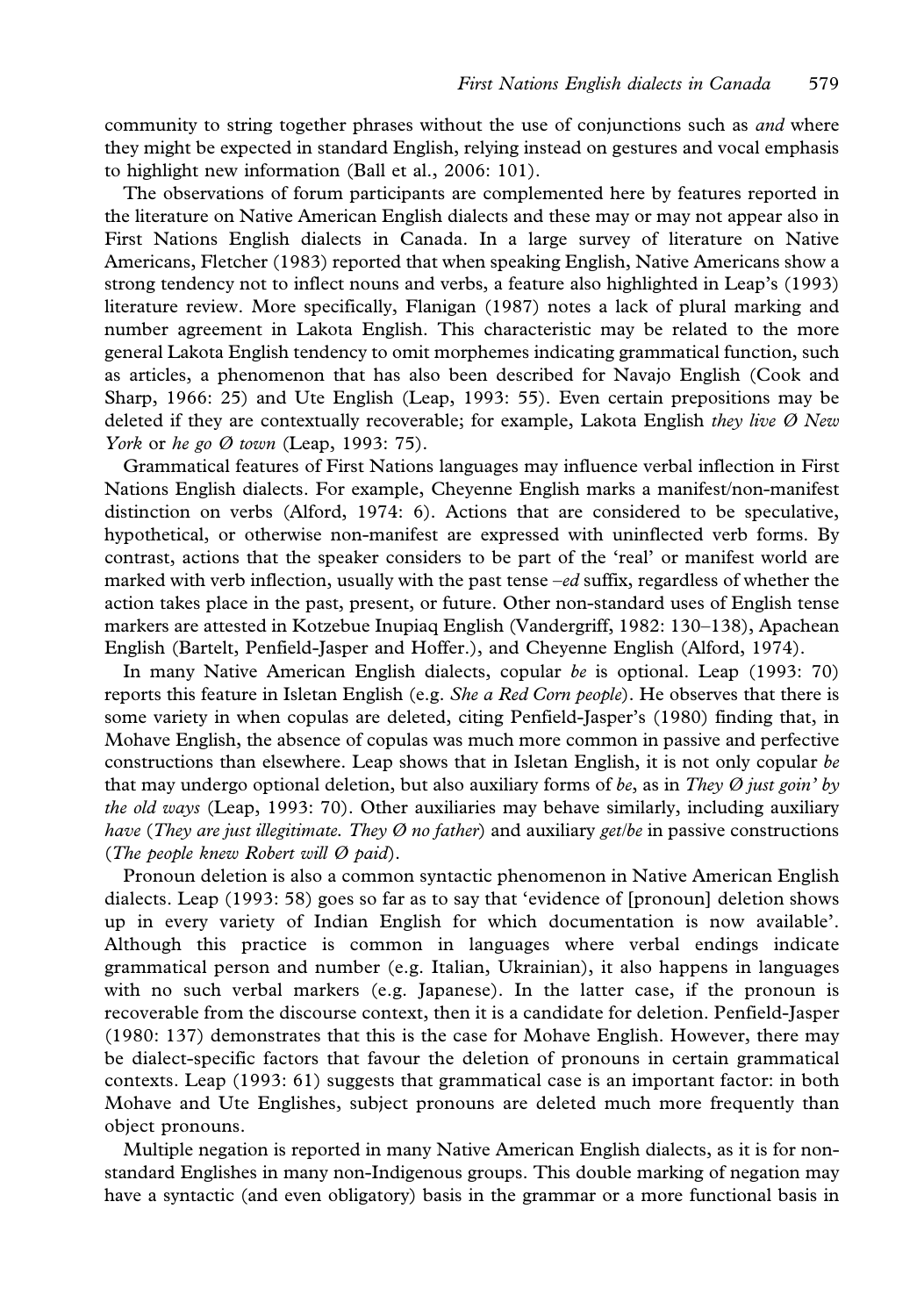conversation (i.e. serving to emphasize the negation). No research has yet clarified this issue.

#### Vocabulary/usage

Several forum participants reported differences in vocabulary usage in the English of First Nations children. Many SLPs noted that it is difficult to assess children's vocabulary accurately, given the lack of assessment tools that reflect the range of children's vocabulary, based on community norms. However, several vocabulary features were noted for future study. In particular, some participants noted First Nations children's lack of words for spatial location. One participant proposed that the relative absence of terms for spatial location might be due to language transfer from usage norms in the ancestral language with which she was familiar. For example, some children may be inclined to say  $It's$  there or  $It's$ over there, possibly in combination with facial and other gestures, rather than use spatial vocabulary to describe the exact location of an object or event (Ball et al., 1996: 45). Another participant concurred, noting that in another First Nations language, explicit locations or times were less important than the events being described. One forum participant stated that some First Nations children with whom she has worked have been unable to follow oral directions consisting of three or more steps. It is unclear whether such comprehension issues reflect cultural differences in time marking, or children's individual memory constraints (Ball et al., 2006: 89). In summary, as with other domains, there is a lack of information about First Nations' children's vocabulary development. Further investigation is warranted, and, in particular, concerning cultural focus and use of spatial, time, and sequence marking.

## Discourse

Based on the foregoing examples, it seems likely that future research will confirm that First Nations English dialects are distinct from standard Canadian English in terms of their phonology, morphosyntax, and lexicon. Discourse-related features are also key to dialect description. Forum participants noted several features of First Nations discourse, including differences in the use of silence, listening, and eye contact behaviours, turn-taking, and topic development in narratives (Ball et al., 2006: 101–103).

First Nations children may learn very different participation frameworks from those of non-Indigenous children. Participation frameworks are the expectations underlying who can acceptably say something, when, and about what. Some forum participants commented on the use of silence by First Nations children, which may be interpreted by mainstream teachers as shyness or even lack of knowledge. One First Naitons forum participant related the use of silence to a different cultural attitude about language:

We're taught *[that]* our voice is a sacred gift. And there is a lot of power in words: when we speak, we're taught that our words go around the world forever. So people who are traditional don't engage in idle chit-chat and talk about tiny little things, because they really do believe that their words are very, very sacred and important and powerful (Ball et al., 2006: 48).

Thus, First Nations children may be silent and/or may not engage in casual conversation about obvious everyday matters (e.g. the weather) in an effort to be respectful to other people, particularly adults. One First Nations forum participant commented: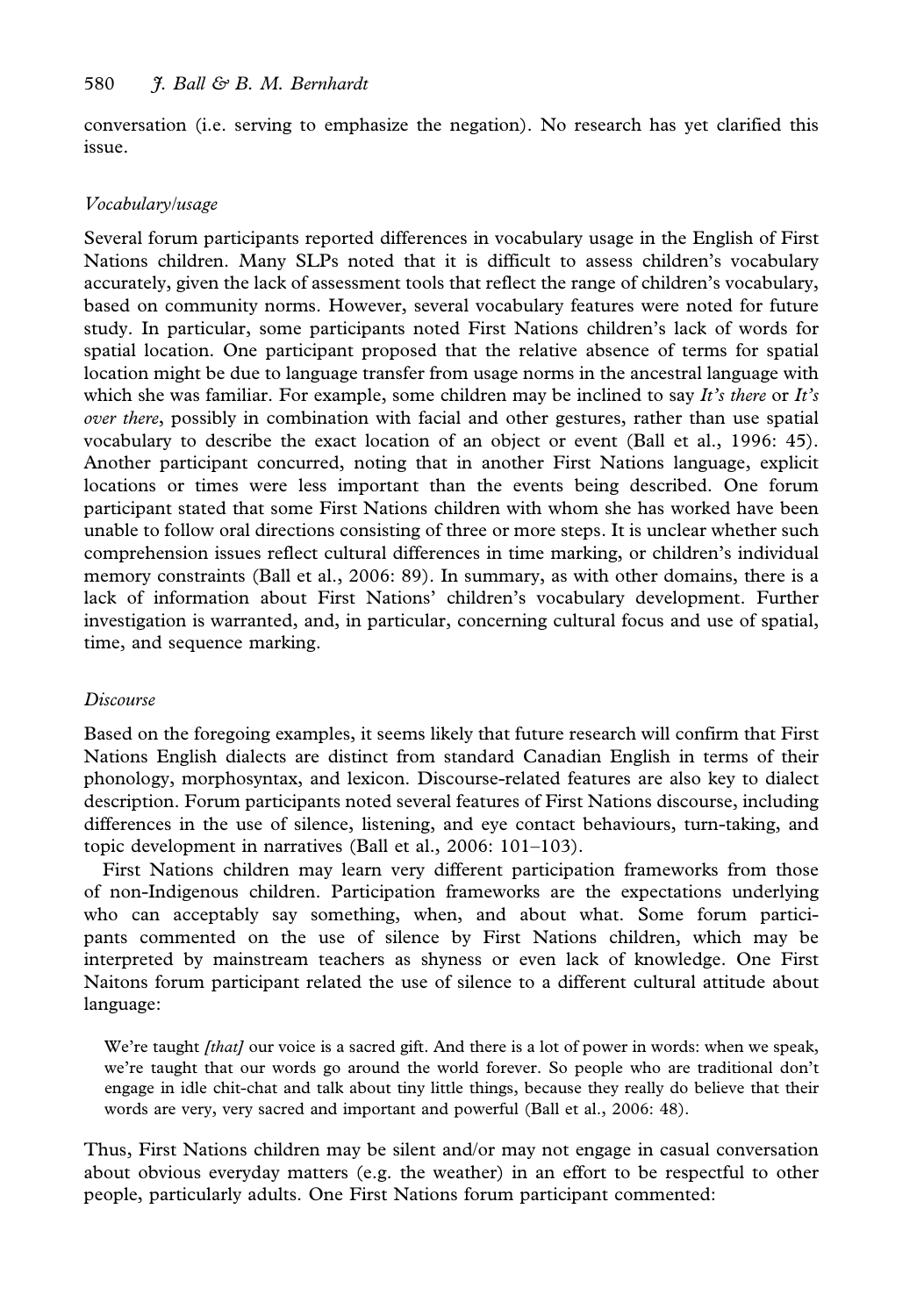I think in general, if I'm talking to someone who's older than I am, if they come to visit me or I go to visit them, I tend to listen a lot. I value what they have to share with me, I listen to their stories. (…) If, though, you're observing me when I'm talking with a peer, someone my age, or with a younger sibling, it's going to be totally different. I would probably be doing a lot of talking, a lot of sharing of experiences, a lot of input about a topic, and it all has to do with the kinship relationship and also the age of the people who are interacting (Ball et al., 2006: 51).

In addition, First Nations children may take a long time to respond to questions or to take up a turn in conversation, because they have been taught the importance of weighing their words carefully before speaking. This contrasts with mainstream Canadian society, where interjections and short pauses between turns are the norm. Thirdly, in an effort to listen carefully to what is being said to them, First Nations children may not make eye contact with their interlocutors, a practice which may be seriously misunderstood, as the quote below from a First Nations forum participant attests:

I think I tend to look at someone in the eyes initially, as we start the interaction, because when you look in someone's eyes, right away you get the sense of honesty and truthfulness and openness. Then as they're talking, I tend to look away, and I'm visualizing what they're saying. I'm also visualizing in order to process, and take meaning from what they've just shared, so that I can respond. But you know it can be seen as a disorder these days with all the focus on PDD [Pervasive Developmental Disorder] and autism. I have seen preschool children who've been referred to me by a paediatrician because they think they might have some symptoms of autism because they do not look at them when they're spoken to (Ball et al., 2006: 49).

Many of the discourse features noted above are also highlighted in the literature on Native American English discourse. Phillips (1983), in describing such practices in the community and at the on-reservation school in Warm Springs, Oregon, links such practices to her observation that in Warm Springs culture, young people (under 35) are expected to be good listeners, not good speakers.

Other researchers have also emphasized the importance of silence in various Native American communities. Neha (2003), a Navajo SLP working in a Navajo community, informs us that silence is generally valued among the Navajo. Basso (1970) concludes that among the Western Apache, silence is the appropriate course of action whenever speaker relations and behavioural expectations are uncertain, for example, in courtship, when children return home from boarding school, in interactions with strangers or with people who are drunk, angry or mourning. Silence may last hours or even days until speakers have observed the other party enough to feel comfortable conversing with them.

In general, greater tolerance for silence interacts with cultural preferences regarding questioning and answering practices. In many Native American cultures, greater time lag is allowed and expected in responding to questions. Damico (1983: 13) observed that 37% of Cree students he studied showed such delayed responses.

Certain questioning routines that are common in mainstream, especially middle-class, Canadian society are not shared by some Native North American cultures. For example, it is common for adults in mainstream Western society to engage children by asking display questions, in which the questioner does not seek the information requested, but rather wants to find out whether the addressee knows the answer (e.g. the questioner points at an object and asks 'what's that?'). Neha (2003) remarks that assessing language skills by using display questions is likely to fail with Navajo children. A cultural dislike of direct questions has also been noted for the Ute and Lakota people (Leap, 1993), and the White Mountain Apache (Liebe-Harkort, 1983).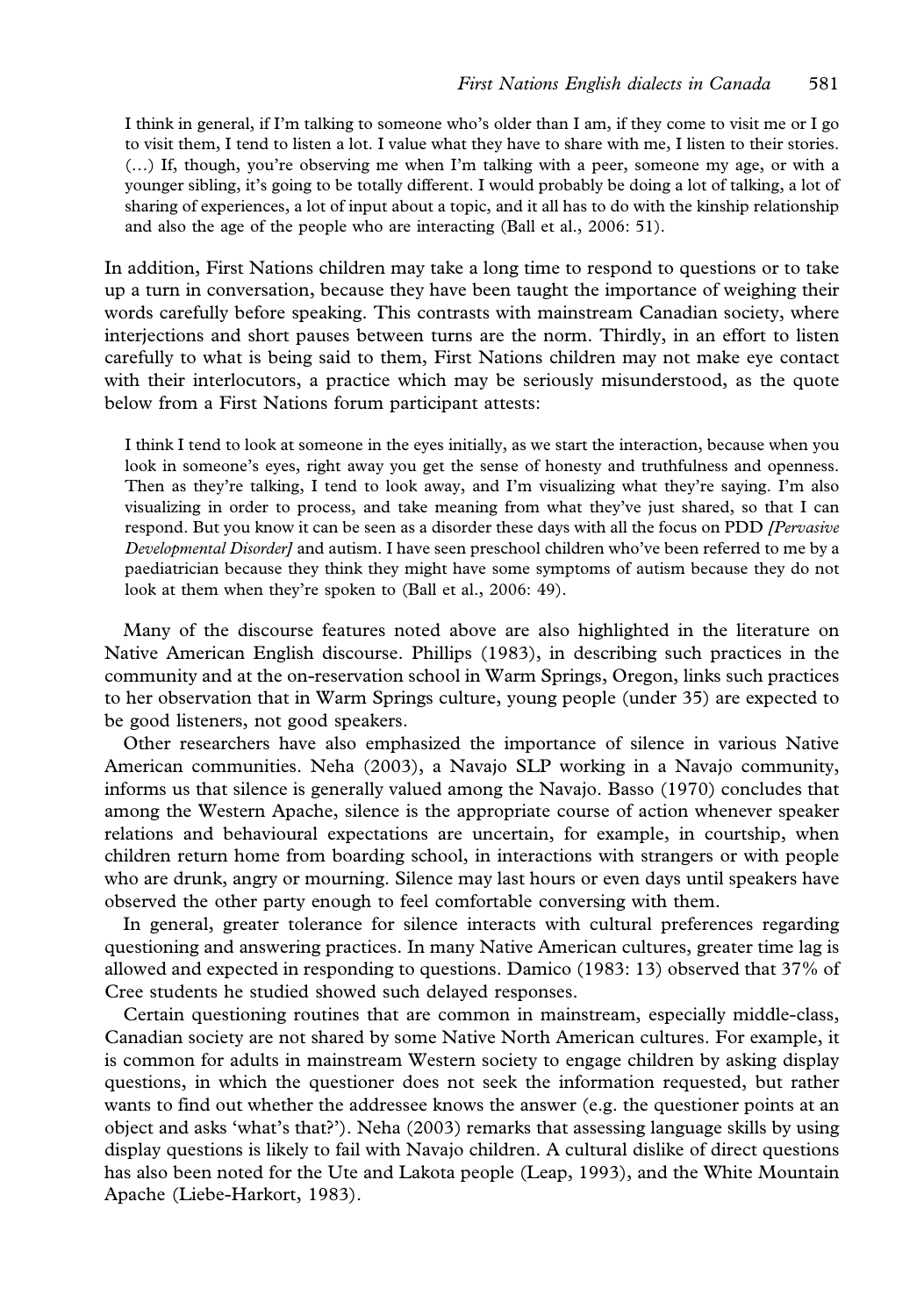Storytelling is a large part of First Nations oral traditions. However, there is crosscultural variability in what kinds of stories, and what ways of telling them, are valued. Leap (1993: 252–254) describes how among the Ute, traditional stories are often retold to audiences who are already familiar with them. Elaborate scene-setting openings are unnecessary, and usually absent. To engage the audience, the teller must show originality, creativity, and an ability to tailor the telling to the particular audience in a particular context. It is uncommon for Ute storytellers to recount the 'whole story'; instead, they select a focal segment or segments as appropriate for the specific storytelling event. Listener involvement is further increased by the way in which elements are connected in the story. The Ute tell stories in such a way that connections are implied, but not explicit, requiring the listener to make the mental connections themselves. This is further achieved by a nonlinear, non-chronological style of topic development—features that would likely cause mainstream American listeners to find the story confusing or pointless, or to see a child as having problems with story grammar. The preference for not stating the obvious is even more pronounced among the Dene in Alaska, according to Scollon and Scollon (1981: 119). They report that, according to the norms of the community they studied, 'the best telling of a story is the briefest'. Detailed explanations of events, or motivations of the characters, are assumed to be understood and therefore left unsaid. Such assumptions of shared knowledge perform the added function of increasing solidarity among participants (Brown and Levinson, 1987).

## Discussion

#### Future research: Principles and topics of investigation

The preceding sections have outlined phonological, syntactic, lexical, and discourse-related features that have been observed informally by forum participants and through research by various authors, and have emphasized need for in-depth investigations of First Nations English dialects in Canada. The literature review and forums conducted for this project helped to identify methods and principles to guide future research into these features.

Further exploratory research on First Nations English dialects needs to be carried out in collaboration between language researchers and First Nations in ways that respect the communities' culture and goals. There is a growing call to decolonize research methodology (Apffel-Marglin and Marglin, 1996; Smith, 1999; Mutua and Swadener, 2004), a perspective that was echoed by many forum participants (Ball et al., 2006). In addition to the general principles of good research, decolonizing research calls for investigators to step down from the role of 'expert' on aspects of human behaviour and social life that they are seeking to understand, and to recognize that important knowledge and perspectives are held by the people whose behaviour the university-based researcher wishes to understand. A decolonizing perspective calls for mutual recognition of the different kinds of expertise brought by investigators and participants in research. In addition, decolonization in research calls for research to be identified as a priority for the well-being of the people participating in the research. Thus, First Nations communities need to be centrally involved in defining and conducting the research, with clear written agreements or contracts at the beginning of a project that specify research ethics, methods, data ownership, researchers' accountability, project control, outputs, and dissemination of findings (Canadian Institutes for Health Research, 2007). Face-to-face contacts need to be made to enable trusting relationships and reciprocal learning about language, culture,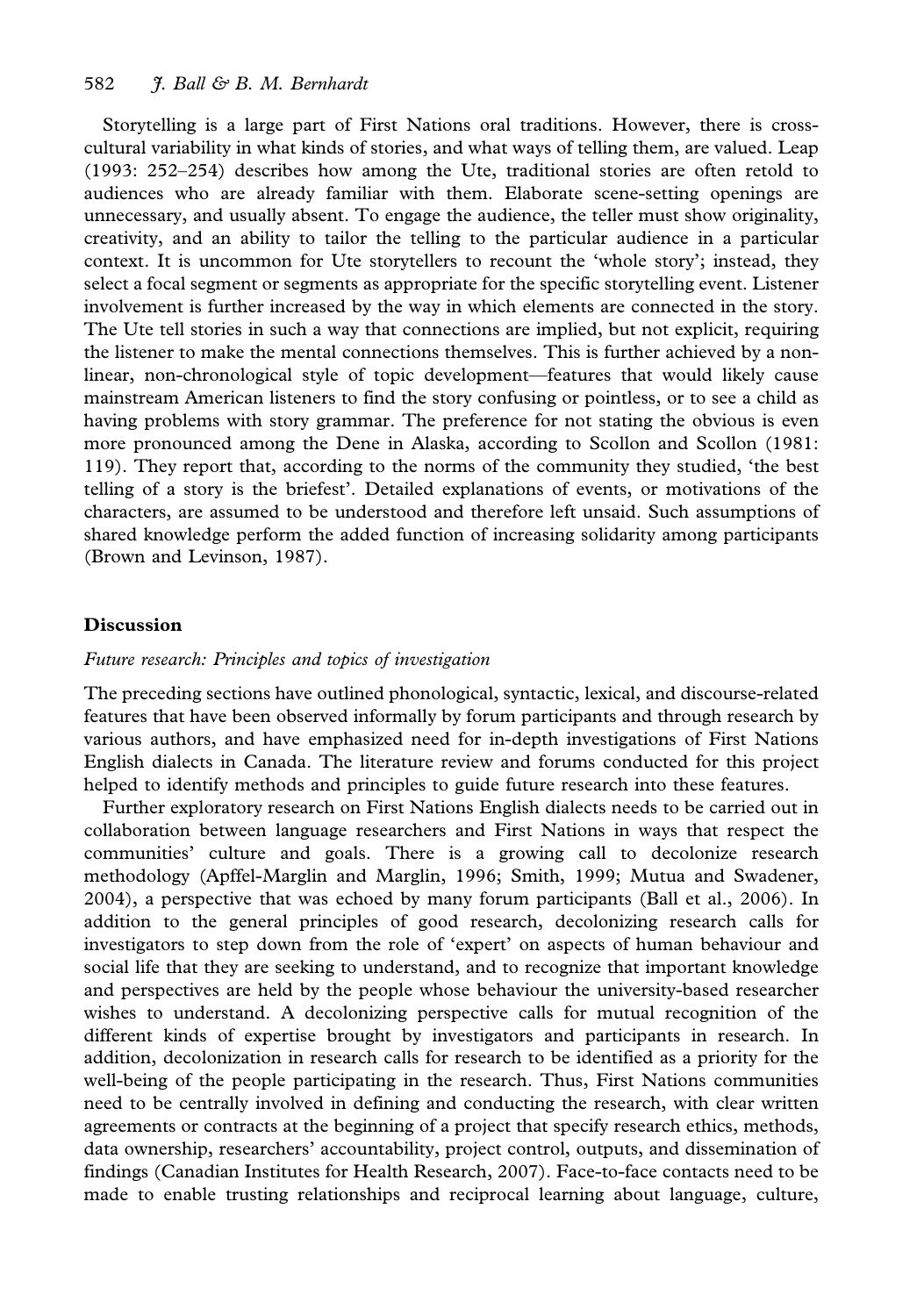knowledge systems, and practices. Also, research needs to yield direct benefits to the participants, in addition to possible indirect or altruistic outcomes. The practical goal of improving supports for children's optimal development should be measured in relation to the community's own goals for supporting children's development (Ball, 2005). Finally, research products need to be in plain language and readily accessible to the community.

In line with these principles, to conduct effective research about First Nations English dialects, it is important to identify First Nations community members' perspectives on their English dialect. Naturally occurring language situations could be observed and recorded to identify potential dialect features of grammar and use. To develop hypotheses, it may be helpful to use non-representative samples of narrow scope. Researchers could then ask explicit questions about apparent distinctive features of the dialect from the observations made. Finally, purposive sampling from a variety of contexts could be conducted, including variation in speaker demographic characteristics; number, demographics, and relationship of listeners, and physical contexts (event types, discourse genres).

#### Clinical implications

Several national associations of SLPs have developed position statements and policies to promote sensitivity to cultural differences and the recruitment of students from diverse ethnic and linguistic backgrounds into SLP programmes (e.g. Canadian Association of Speech-Language Pathology and Audiology, www.caslpa.ca; American Speech-Language Hearing Association, www.asha.org). Implementing these principles does, however, pose a challenge for the SLP. Lack of valid methods for assessment of speakers using nonstandard dialects can result in both over- and under-identification of language impairment. Further, very little is known about how to implement language intervention in First Nations communities in ways that resonate with community and family communication and cultural patterns. The fact remains that the vast majority of screening, assessment, and intervention programmrs are based on standard English and mainstream North American culture (Taylor and Pane, 1983; Washington, 1996; Stockman, 2000; Laing and Kamhi, 2003).

What is available for SLPs at the current time in terms of assessment? A recent assessment tool, the Diagnostic Evaluation of Language Variation (Seymour, Roeper, and DeVilliers, 2003), attempts to differentiate between language difference and language impairment by highlighting the elements shared by different varieties of English. This tool focuses primarily on distinguishing African American English from General American English, however, and may not yet sufficiently differentiate language difference from impairment for children from other cultural or linguistic backgrounds. Dynamic assessment is another promising approach (Feuerstein, Feuerstein, Falik, and Rand, 2002). Dynamic assessment is rooted in Vygotsky's (1978) notion of the 'zone of proximal development', the difference between the level of language development a child can reach unassisted vs that which he or she can reach when adult assistance is provided (Gutiérrez-Clellen and Peña, 2001). This assessment method, which is based on a 'test-teach-re-test' protocol, highlights children's learning strategies and styles rather than their knowledge of any specific variety of English, and has been shown to be effective in working with speakers of non-standard English in the US (Lidz and Peña, 1996; Ukrainetz, Harpell, Walsh, and Coyle, 2000). Language sample analysis can help to develop standard reference criteria for First Nations language communities (see Stockman, 1996, for a discussion of the strengths and weaknesses of this technique in assessment contexts). As a basis for such analysis,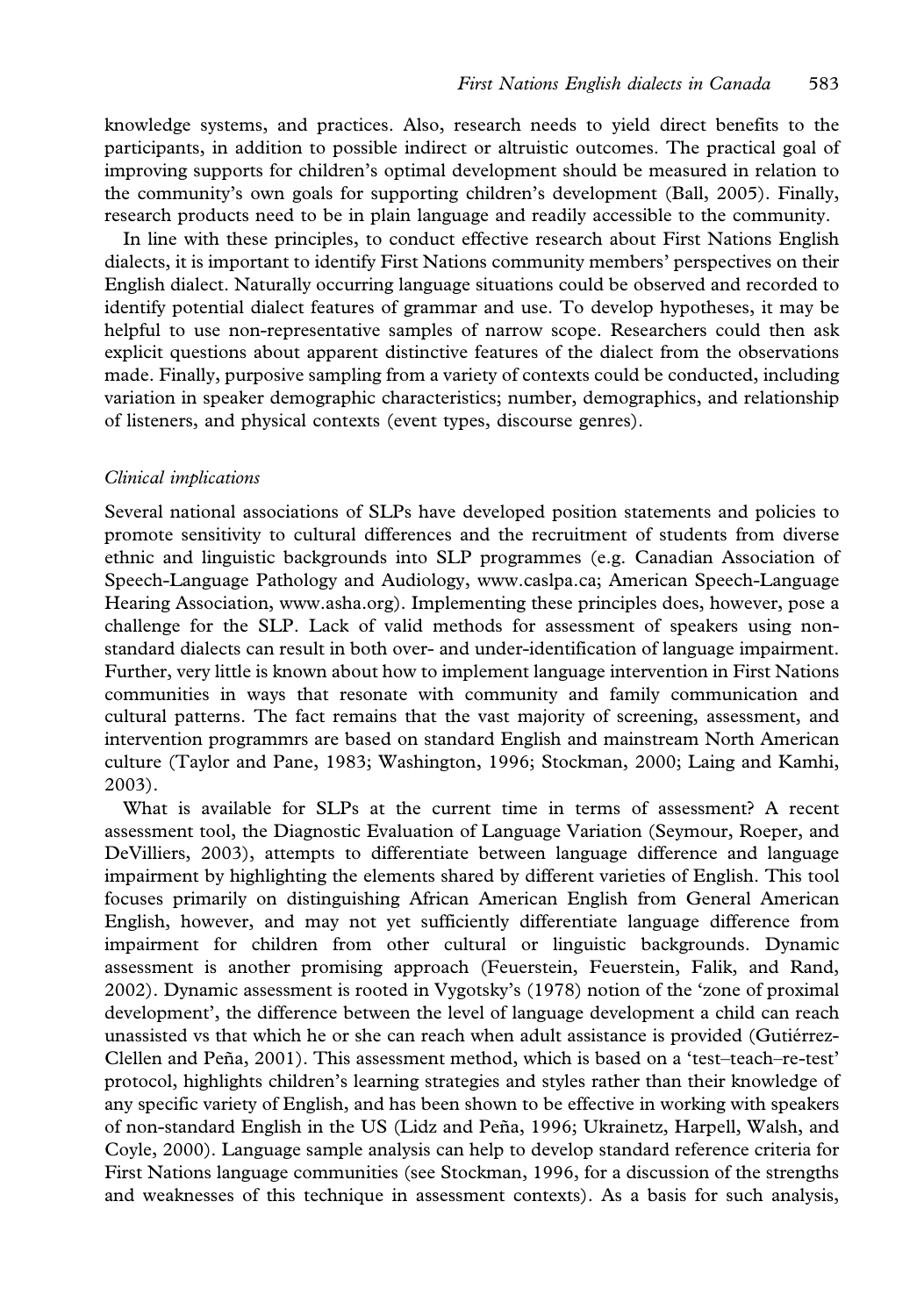speech samples can be collected by SLPs or community members from a range of naturalistic discourse contexts of adults (for community norms) and children, including play, conversation, and story-telling. While samples may be audio- or videotaped, ideally, they will be videotaped to allow for a better understanding of the many contextual factors that may influence speech, and to allow for the analysis of verbal and non-verbal communication, both of which are integral aspects of language use. Such samples will provide a strong foundation for culturally sensitive assessment and language intervention (Oetting and McDonald, 2002).

Forum participants made additional recommendations for clinical practice: (1) inclusion of primary caregivers directly in assessment and intervention; (2) allowing up to half an hour of non-verbal play before engaging in conversation, testing, or treatment; (3) starting with language comprehension tasks rather than language production tasks; and (4) altering the context of the task. For example, one forum participant described an assessment situation in which a child gave minimal detail while describing objects. The SLP then asked the child to pretend that he was describing the objects to his younger brother. The child then gave detailed descriptions of many objects. The child may have found it unnatural to describe objects to the SLP who, as an adult, was known to be familiar with those objects. In an imaginary context in which he had to provide detail to a less knowledgeable listener, the child showed himself capable of the task.

Finally, and most crucial to the development of culturally sensitive methodologies for practice, SLPs 'must learn to recognize their own invisible cultural curricula while learning the cultural dimensions of their clients' and students' communication patterns and language use' (Crago, 1992: 36). Forum participants in the present project identified a number of steps that may be helpful in meeting this challenge (Ball et al., 2006: 104–108). For example, one of the first steps SLPs can take in their local environment is to learn about First Nations communities and cultures by talking to community members (e.g. Elders, cultural workers, family support workers, public health nurses) and by attending community events (e.g. preschool gatherings or community dinners). Another important step is for SLPs to talk to First Nations families in their communities (including the extended family) about their opinions about language and culture, recognizing that there will be considerable diversity in these opinions. Some families may be concerned that treatment or education in standard English will contribute to the loss of the community dialect, language, and culture. Others may wish to have their children learn standard English dialects and ways, in order to navigate more easily in the mainstream, either some of the time (bicultural/bidialectal) or most of the time. Finally, speech-language associations and university training programmes can play in role in developing research, coursework, and service-learning opportunities concerning speech-language pathology practice with First Nations people. (The University of British Columbia School of Audiology and Speech Sciences is currently developing a course concerning practice with Indigenous people for both speech-language pathologists and audiologists.)

## Conclusion

The observations and findings brought to bear on a consideration of First Nations English dialects require substantiation and interpretation through a comprehensive and focused programme of research. Collaborative research with First Nations community members to document features of First Nations English dialects in Canada is particularly urgent given the ongoing, rapid loss of Indigenous languages, and as a complementary enterprise to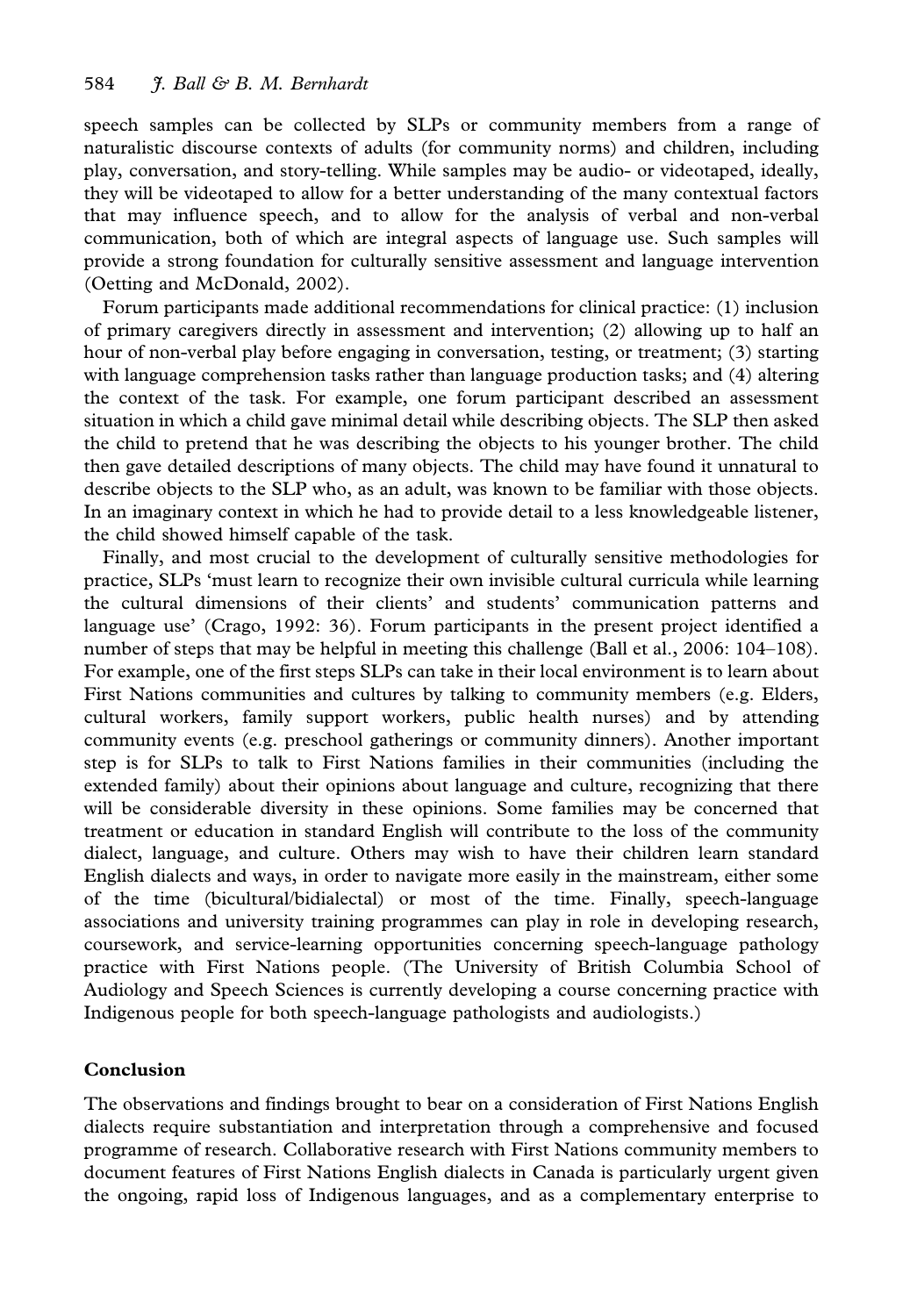language revitalization projects underway across Canada and the US. The development of community–researcher–practitioner partnerships will foster collective learning about linguistic and cultural similarities and what kinds of research and clinical practices might work best in a given community (Cheng, 1999). For speech-language pathology practice, research is crucial for helping SLPs identify true language deficits, in order to know when intervention is needed, what it should entail, and how it should proceed. Accommodations in a linguistically diverse society are often in the direction of the mainstream standard; however, this perspective hastens the process of assimilation, and promotes monoculturalism. SLPs can help support the maintenance of cultural diversity through practice which honours and supports each family's and community's goals for children's language development, and acknowledges and supports the system of cultural signs and forms of interaction.

#### Acknowledgements

The authors would like to first acknowledge the First Nations peoples of Canada and their ancestors. We would also like to thank the participants in the forums on First Nations English dialects in British Columbia for their insights and information, and Jeff Deby and Allison Benner for their research assistance for this paper. Finally, we would like to acknowledge our family members living and departed, whose support has enabled this academic journey.

#### Note

1. First Nation is an ethnic identifier that can apply both to individuals and to communities on or off of reserve lands, and in urban or rural/remote settings. In contrast, a 'First Nation' is a culturally distinct, federally registered entity comprised at least in part of registered, Status Indians living on lands reserved for them by the Canadian federal government.

**Declaration of interest:** The authors report no conflicts of interest. The authors alone are responsible for the content and writing of the paper.

## References

- Alford, D. (1974). The Cheyenne dialect of English and its educational implications. Box Elder, MA: Northern Cheyenne Bilingual Program.
- Apffel-Marglin, F., & Marglin, S. (1996). Decolonizing knowledge: From development to dialogue. New York: Clarendon.
- Ball, J. (2005). 'Nothing about us without us': Restorative research partnerships involving Indigenous children and communities in Canada. In A. Farrell (Ed.), *Ethical research with children* (pp. 81–96). Berkshire, UK: Open University Press/McGraw Hill Education.
- Ball, J., Bernhardt, B., & Deby, J. (2006). First Nations English dialects: Exploratory project proceedings. Unpublished monograph, University of Victoria and University of British Columbia.
- Ball, J., & Lewis, M. (2004). Speech-language services to Indigenous children: Critical reflections and recommendations, Presentation to the British Columbia Ministry of Children and Families, Early Childhood Development Leaders Forum, Vancouver, BC, September 2004.
- Bartelt, G., Penfield-Jasper, S., & Hoffer, B. (Eds.) Essays in Native American English (pp. 121–156). San Antonio: Trinity University.
- Basso, K. (1970). To give up on words: Silence among the Western Apache. Southwest *fournal of Anthropology*, 26, 213–239.
- Bernhardt, B., Gick, B., Bacsfalvi, P., & Adler-Bock, M. (2005). Using ultrasound in speech therapy with adolescents and adults: techniques and outcomes evaluation. Clinical Linguistics and Phonetics, 19, 605–617.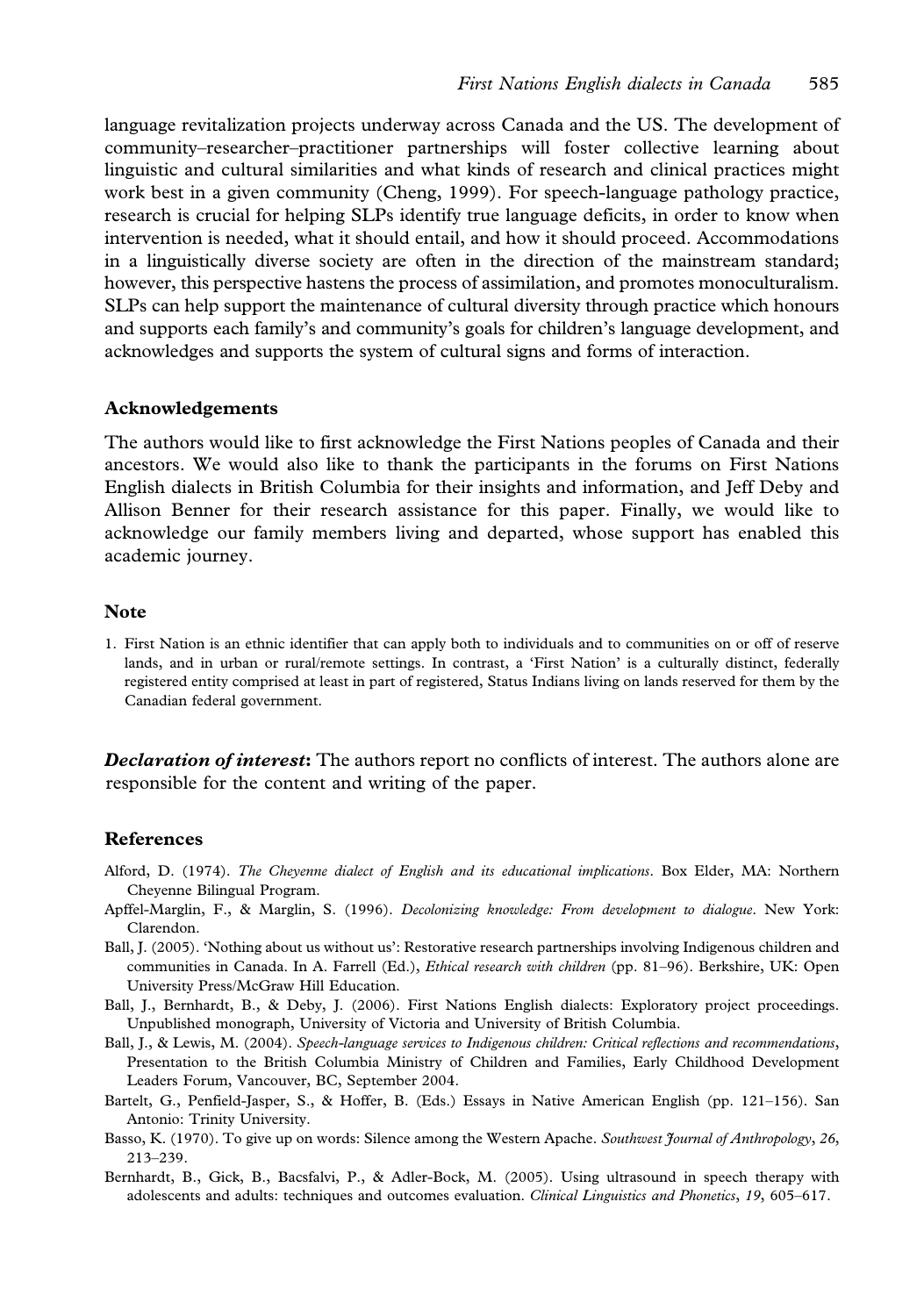- Blu, K. (1980). The Lumbee problem: The making of an American Indian People. Cambridge: Cambridge University Press.
- Brown, J., Higgitt, N., Wingert, S., Miller, C., & Morrissette, L. (2005). Challenges faced by Aboriginal youth in the inner city. Canadian Journal of Urban Research, 14, 81–106.
- Brown, P., & Levinson, S. (1987). Politeness: Some universals in language usage. Cambridge: Cambridge University Press.
- Canadian Institutes for Health Research (2007). CIHR Guidelines for health research involving Aboriginal people. Ottawa: Author. Available online at: http://www.cihr-irsc.gc.ca/e/documents/ethics\_aboriginal\_guidelines\_e.pdf/, accessed 16 June 2007.
- Carlson, B. F., Esling, J. H., & Harris, J. G. (2004). A laryngoscopic phonetic study of Nlaka'pamux (Thompson) Salish glottal stop, glottalized resonants, and pharyngeals. In D. B. Gerdts, & L. Matthewson (Eds.), Studies in Salish linguistics in honor of M. Dale Kinkade, Occasional Papers in Linguistics No. 17 (pp. 58–71). Missoula: University of Montana Press.
- Cheng, L.-R. L. (1999). Moving beyond accent: Social and cultural realities of living with many tongues. Topics in Language Disorders, 19, 1–10.
- Chrisjohn, R., Young, S., & Maraun, M. (1997). The circle game: Shadows and substance in the Indian residential school experience in Canada. Penticton, BC: Theytus Books.
- Cook, E.-D. (2004). A grammar of Dene Suline. Winnipeg, MB: Algonquian and Iroquian Linguistics.
- Cook, M. J., & Sharp, M. (1966). Problems of Navajo speakers in learning English. Language Learning, 16, 21–29.
- Crago, M. B. (1990). Development of communicative competence in Inuit children: implications for speechlanguage pathology. Journal of Childhood Communication Disorders, 13, 73–83.
- Crago, M. B. (1992). Ethnography and language socialization: a cross-cultural perspective. Topics in Language Disorders, 12, 28–39.
- Craig, B. (1991). American Indian English. English World-Wide, 12, 25–61.
- Czaykowski-Higgins, E., & Kinkade, M. D. (1998). Salish languages and linguistics: Theoretical and descriptive perspectives. New York, NY: Walter de Gruyter.
- Damico, J. (1983). Functional language proficiency. Unpublished manuscript, American Indian Bilingual Education Centre, Albuquerque.
- Dannenberg, C. (2002). Sociolinguistic constructs of ethnic identity: The syntactic delineation of an American Indian English. Durham, NC: Duke University.
- Esling, J. H., Fraser, K. E., & Harris, J. G. (2005). Glottal stop, glottalized resonants, and pharyngeals: a reinterpretation with evidence from a laryngoscopic study of Nuuchahnulth (Nootka). *Journal of Phonetics*, 33, 383–410.
- Feuerstein, R., Feuerstein, R. S., Falik, L. H., & Rand, Y. (2002). The dynamic assessment of cognitive modifiability: The learning propensity assessment device: Theory, instruments and techniques. Jerusalem: International Center for the Enhancement of Learning Potential.
- First Nations Child and Family Caring Society of Canada (2005). A chance to make a difference for this generation of First Nations children and young people: The UNCRC and the lived experience of First Nations children in the child welfare system of Canada. Submission to the Standing Senate Committee on Human Rights, 7 February 2005. Available online at: http://www.fncfcs.com/docs/ CommitteeOnHumanRightsFeb2005.pdf, accessed 2 February 2006.
- First People's Cultural Foundation (2007). Homepage. Available online at: http://www.fpcf.ca/, accessed 22 April 2007.
- First Voices (2007). Homepage. Available online at: http://www.fpcf.ca/language-index.html, accessed 22 April 2007.
- Flanigan, B. (1985). American Indian English and error analysis: the case of Lakota English. English World-Wide, 6, 217–236.
- Flanigan, B. (1987). Language variation among Native Americans: observations on Lakota English. Journal of English Linguistics, 20, 181–199.
- Fletcher, J. D. (1983). What problems do American Indians have with English? Journal of American Indian Education, 23, 1–14.
- Gick, B. (2002). The use of ultrasound for linguistic phonetic fieldwork. Journal of the International Phonetic Association, 32, 113–122.
- Goddard, I. (1967). Handbook of North American Indians, 17. Washington, DC: Smithsonian Institution.
- Gutiérrez-Clellen, V. F., & Peña, E. (2001). Dynamic assessment of diverse children: a tutorial. Language, Speech, and Hearing Services in Schools, 32, 212–224.
- Hargus, S., & Rice, K. (2005). Athapaskan prosody. Amsterdam: John Benjamins Publishing.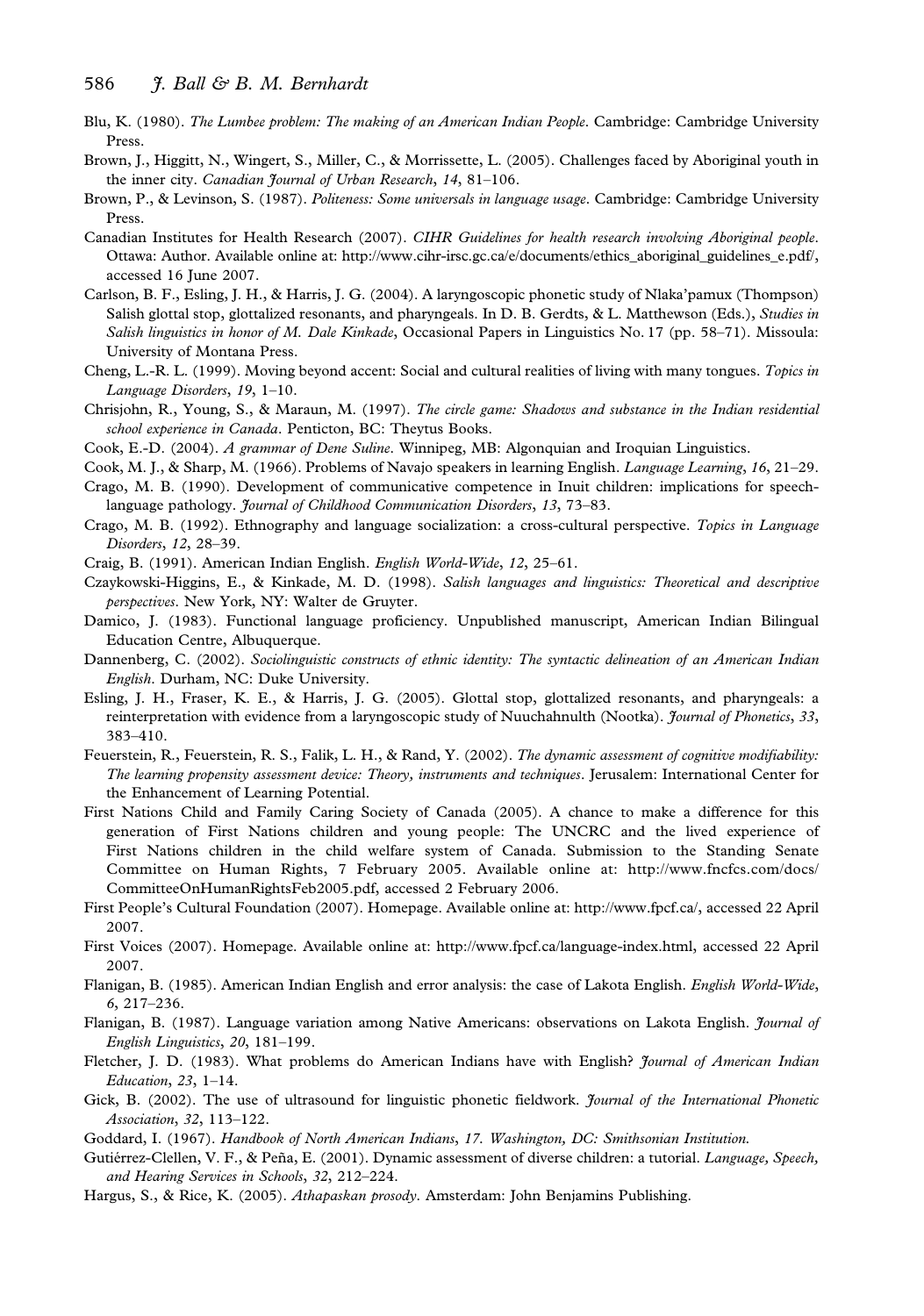- Indian and Northern Affairs, Canada, (1996). Report of the Royal Commission on Aboriginal Peoples: Vol. 3. Gathering Strength. Toronto, ON: University of Toronto Press.
- International Phonetic Association (1999). Handbook of the International Phonetic Association. Cambridge, UK: Cambridge University Press.
- Jantzen, L. (2004). Top seven Aboriginal census metropolitan areas: similar issues and different circumstances. Our Diverse Cities, 1, 76–85.
- Ladefoged, P., & Maddieson, I. (1996). The sounds of the world's languages. Malden, MA: Blackwell.
- Laing, S. P., & Kahmi, A. (2003). Alternative assessment of language and literacy in culturally and linguistically diverse populations. Language, Speech, and Hearing Services in Schools, 34, 44–55.
- Lawrence, B. (2004). 'Real' Indians and others: Mixed-blood urban Native peoples and Indigenous nationhood. Vancouver, BC: UBC Press.
- Leap, W. (1977). Two examples of Isletan English syntax. In W. Leap (Ed.), Studies in Southwestern Indian English (pp. 45–54). San Antonio, TX: Trinity University Press.
- Leap, W. (1993). American Indian English. Salt Lake City: University of Utah Press.
- Lidz, C., & Peña, E. D. (1996). Dynamic assessment: the model, its relevance as a nonbiased approach, and its application to Latino American preschool children. Language, Speech, and Hearing Services in the Schools, 27, 367–372.
- Liebe-Harkort, M. L. (1983). A note on the English spoken by Apaches. International Journal of American Linguistics, 49, 207–208.
- Miller, J. R. (1996). Shingwauk's vision: a history of Native residential schools. Toronto, ON: University of Toronto Press.
- Mulder, J. (1982). The Tsimshian English dialect: the result of language interference. In H. Guillermo Bartelt, S. Penfield-Jasper, & B. Hoffer (Eds.), Essays in Native American English (pp. 95-112). San Antonio, TX: Trinity University Press.
- Mutua, K., & Swadener, B. B. (2004). *Decolonizing research in cross-cultural contexts: Critical personal narratives.* Albany, NY: SUNY Press.
- Neha, V. (2003). Home again: a Native American SLP's experiences teaching in a Navaho reservation school. The ASHA Leader Online. Available online at: http://www.asha.org/about/publications/leader-online/archives/2003/ q1/030218fa.htm, accessed 6 October 2004.
- Newhouse, D., & Peters, E. (2003). Not strangers in these parts: Urban Indigenous peoples. Ottawa, ON: Indian and Northern Affairs Canada.
- Norris, M. J., & Jantzen, L. (2002). From generation to generation: Survival and maintenance of Canada's Aboriginal language within families, communities and cities. Ottawa, ON: Indian and Northern Affairs Canada.
- Oetting, J., & McDonald, J. (2002). Methods for characterizing participants' nonmainstream dialect use in child language research. Journal of Speech, Language, and Hearing Research, 45, 505-518.
- Penfield-Jasper, S. (1977). Some examples of Southwestern Indian English compared. In W. Leap (Ed.), Studies in Southwestern Indian English (pp. 23–44). San Antonio, TX: Trinity University Press.
- Penfield-Jasper, S. (1980). Selected grammatical characteristics of Mohave English. Doctoral dissertation. Tucson, AZ: Committee on Linguistics, University of Arizona.
- Phillips, S. (1983). The invisible culture: Communication in classroom and community on the Warm Springs Indian Reservation. New York: Longman.
- Pye, C. (1985). Language loss in the Chilcotin. Paper presented at the 84th annual meeting of the American Anthropological Association. Washington, DC.
- Royal Commission on Aboriginal Peoples (1996). Report of the Royal Commission on Aboriginal Peoples: Vol. 3. Gathering Strength. Ottawa, ON: Canada Communication Group.
- Scollon, R., & Scollon, R. (1981). Narrative, literacy and face in interethnic communication. Norwood, NJ: Ablex.
- Seymour, H., Roeper, T., & DeVilliers, J. (2003). Diagnostic evaluation of language variation. San Antonio, TX: The Psychological Corporation.
- Smith, L. T. (1999). *Decolonizing methodologies: Research and Indigenous peoples*. New York: Zed Books.
- Smolewski, M., & Wesley-Esquimaux, C. C. (2003). Historic trauma and Indigenous healing. Ottawa, ON: Indigenous Healing Foundation Research Series.
- Statistics Canada (2001). Census of the population 2001. Ottawa, ON: Statistics Canada.
- Statistics Canada (2006). Census of the population 2006. Ottawa, ON: Statistics Canada.
- Stockman, I. (1996). The promises and pitfalls of language sample analysis as an assessment tool for linguistic minority children. Language, Speech, and Hearing Services in Schools, 27, 355–366.
- Stockman, I. (2000). The new Peabody Picture Vocabulary Test-III: an illusion of unbiased assessment. Language, Speech, and Hearing Services in Schools, 31, 340–353.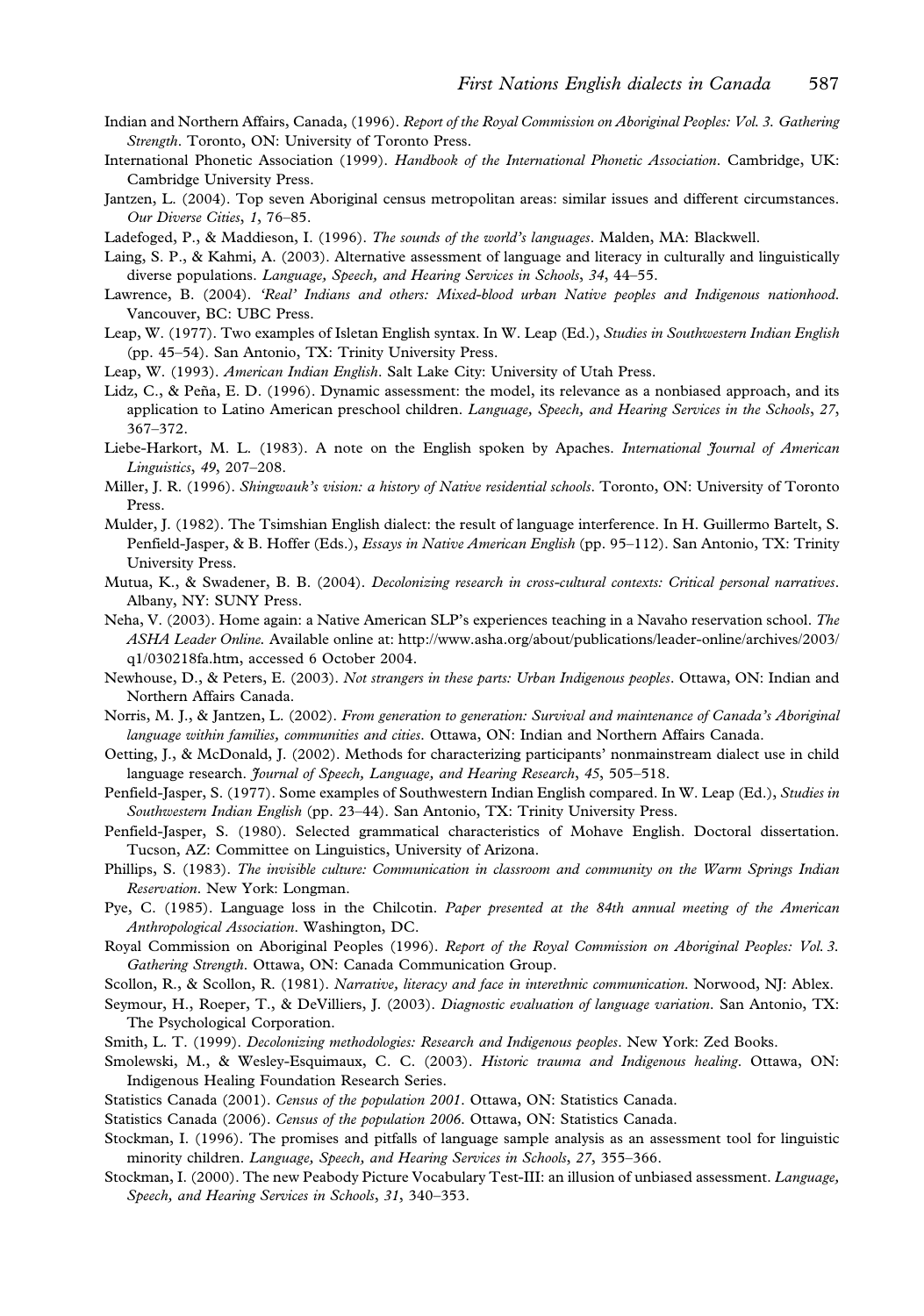Tarpent, M.-L. (1982). A Tsimshian English expression: 'Them Fred'. In H. G. Bartelt, S. Penfield-Jasper, & B. Hoffer (Eds.), Essays in Native American English (pp. 113–121). San Antonio, TX: Trinity University Press.

Taylor, O., & Pane, K. (1983). Culturally valid testing: a proactive approach. Topics in Language Disorders, 3, 8–20. Ukrainetz, T. A., Harpell, S., Walsh, C., & Coyle, C. (2000). A preliminary investigation of dynamic assessment

with Native American kindergartners. Language, Speech, and Hearing Services in Schools, 31, 142-154.

Vandergriff, J. (1982). Kotzebue English: some notes on Inupiaq English. In H. Guillermo Bartelt, S. Penfield-

Jasper, & B. Hoffer (Eds.), Essays in Native American English (pp. 121-156). San Antonio: Trinity University. Vygotsky, L. (1978). Mind in society: The development of higher psychological processes. Cambridge, MA: Harvard University Press.

Wardhaugh, R. (2002). An introduction to sociolinguistics. Malden, MA: Blackwell.

- Washington, J. (1996). Issues in assessing the language abilities of African American children. In A. Kamhi, K. Pollock, & J. Harris (Eds.), Communication development and disorders in African American children: Research, assessment, and intervention (pp. 35–54). Baltimore, MD: Brookes.
- Wolfart, H. C. (1996). Sketch of Cree, an Algonquian language. In I. Goddard (Ed.), The handbook of North American Indians, Volume 17 (pp. 390–399). Washington, DC: Smithsonian Institute.

Wolfram, W. (1984). Unmarked tense in American Indian English. American Speech, 59, 31–50.

York, G. (1990). The dispossessed: Life and death in Native Canada. Toronto, ON: Little, Brown and Company.